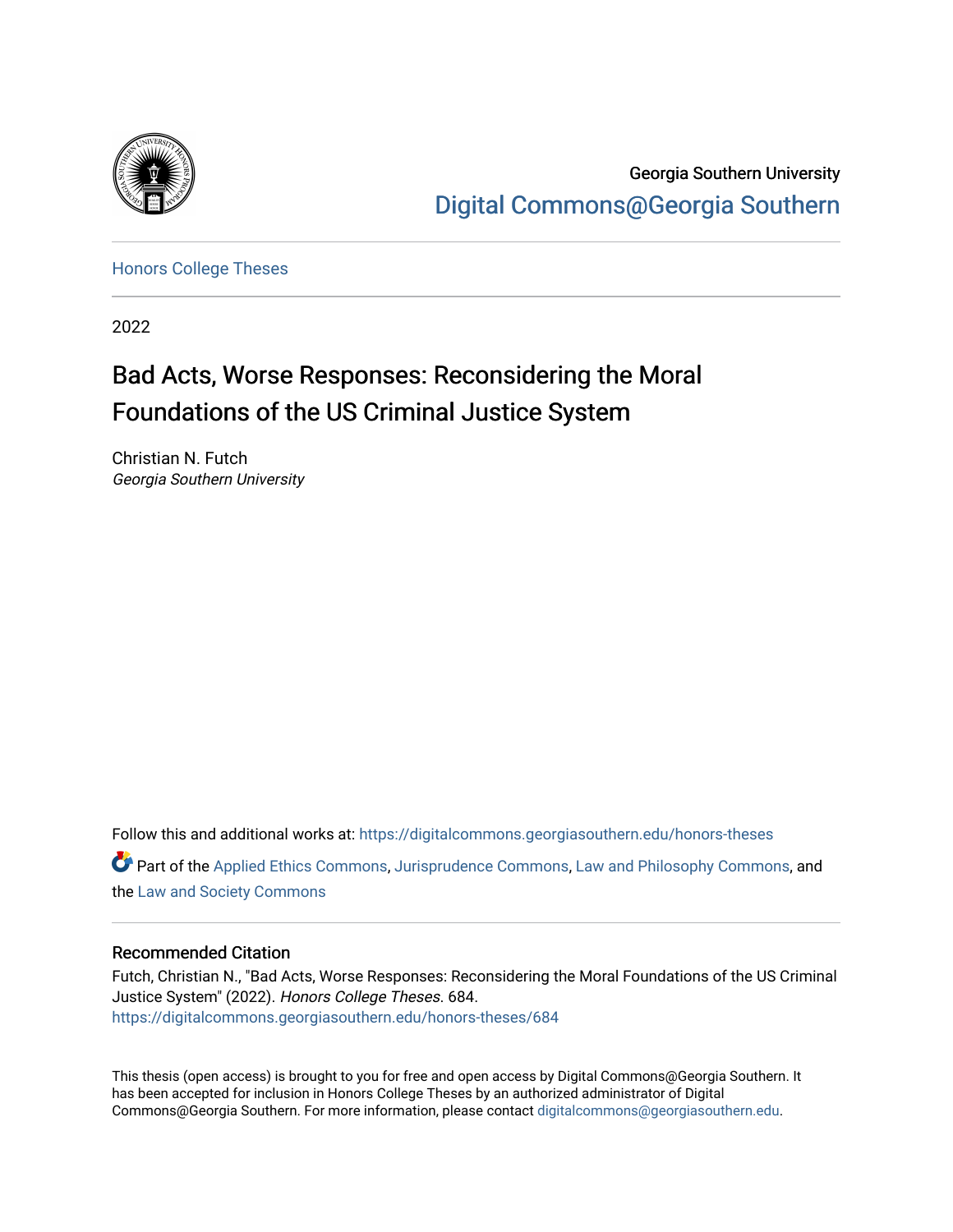# *Bad Acts, Worse Responses:*

# *Reconsidering the Moral Foundations of the US Criminal Justice System*

An Honors Thesis submitted in partial fulfillment of the requirements for Honors in The Department of Philosophy and Religious Studies*.*

> By *Christian Futch*

Under the mentorship of *Dr. Paul Tubig*

# ABSTRACT

*The purpose of this paper is to evaluate the contemporary criminal justice system in the United States, offering moral and pragmatic critiques to its current construction, and proposing an alternative construction that is both more successful pragmatically and morally. In this paper, I first establish the connection between morality and the law through the consideration of jurisprudential theories of law. After arguing for this connection, I then offer critiques of the current criminal justice system in the United States. After this, I evaluate the four general theories of punishment using the scholarship of Thom Brooks, finding that retributive and deterrent forms of justice fail pragmatically and morally while rehabilitative and restorative forms of justice succeed. I then introduce my ethical theory, describing the moral framework it offers through concepts of moral essence and context in relation to moral character and moral action. Finally, I apply this ethical framework by connecting the ideas of moral essence and context to rehabilitative and restorative forms of justice, arguing for the abolition of prisons in favor of rehabilitation centers and community contracts as a way to reconstruct the moral foundations of the contemporary criminal justice system in the United States.*

Thesis Mentor:

Dr. *Paul Tubig*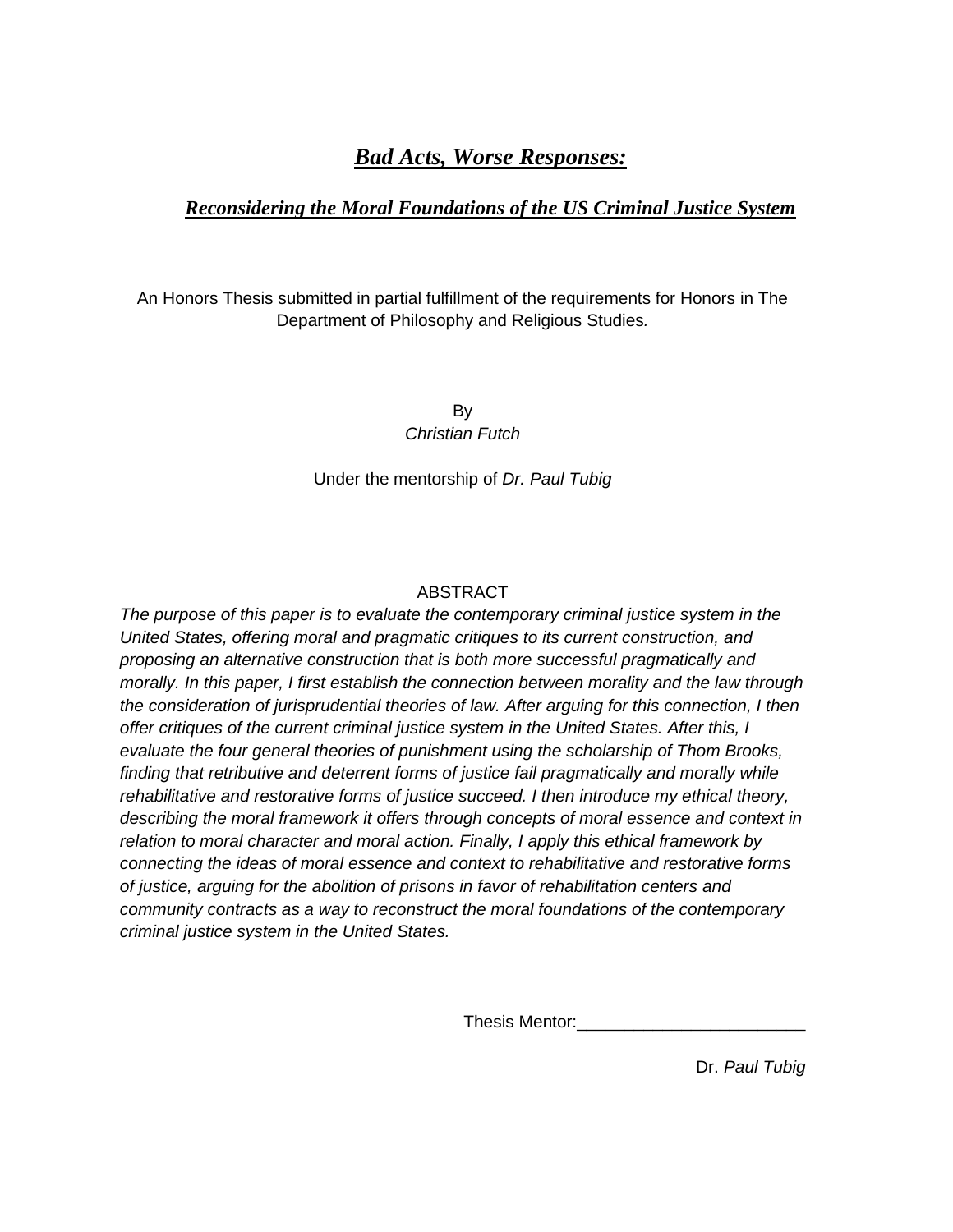Honors Director:\_\_\_\_\_\_\_\_\_\_\_\_\_\_\_\_\_\_\_\_\_\_\_

Dr. Steven Engel

April 2022 *Philosophy and Religious Studies* Honors College **Georgia Southern University**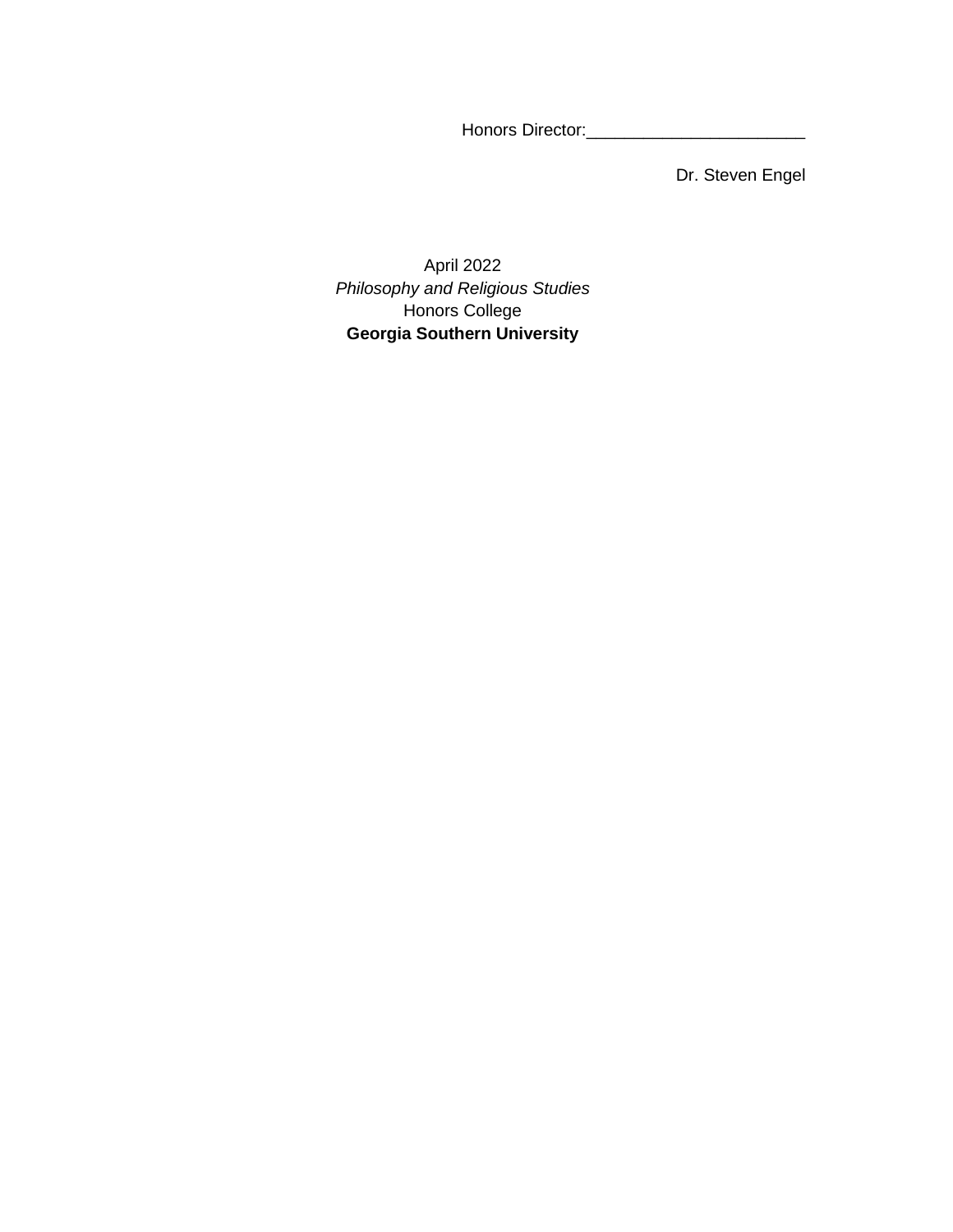# **I. Introduction**

In the contemporary United States, certain acts are labeled as 'crimes' in an effort to stop such actions. The function of the criminal justice system is to handle people who commit these acts. Questions arise as to what should be the purpose of the criminal justice system. Should the purpose be to deter crime? Protect society? Help the perpetrator to be reintegrated back into society as a civically responsible citizen? Regardless of the perspective one takes on the purpose of the criminal justice system, the United States seems to be failing on all accounts. Rape, murder, and assault have all risen over the past four years, showing a lack of deterrence in the most serious criminal acts.<sup>1</sup> The recidivism rate in the United States is dramatically high, with almost half of released prisoners being arrested within a year, 68 percent within three years, and up to 83 percent within 9 years.<sup>2</sup> These facts show the need to change the criminal justice system to better serve its purpose, whether that be deterrence, protection of society, or helping the criminal.

How should the criminal justice system be changed to treat criminals and their offenses in ways that are more responsive to broader considerations of morality and justice in the United States? In this paper, I will start by establishing the need for the involvement of morality in the law to answer this question. Without establishing a connection between morality and the law, any ethical answer to how we should change the criminal justice system is of no use. After establishing the connection between morality and the law, I will expand on the critique of the

<sup>&</sup>lt;sup>1</sup> "United States Crime Rates 1960 - 2019," United States crime rates 1960 to 2019, accessed October 10, 2021, https://disastercenter.com/crime/uscrime.htm.

 $2$  Matthew Clarke, " Long-Term Recidivism Studies Show High Arrest Rates," Long-Term Recidivism Studies Show High Arrest Rates | Prison Legal News, May 3, 2019,

https://www.prisonlegalnews.org/news/2019/may/3/long-term-recidivism-studies-show-high-arrest-rates/.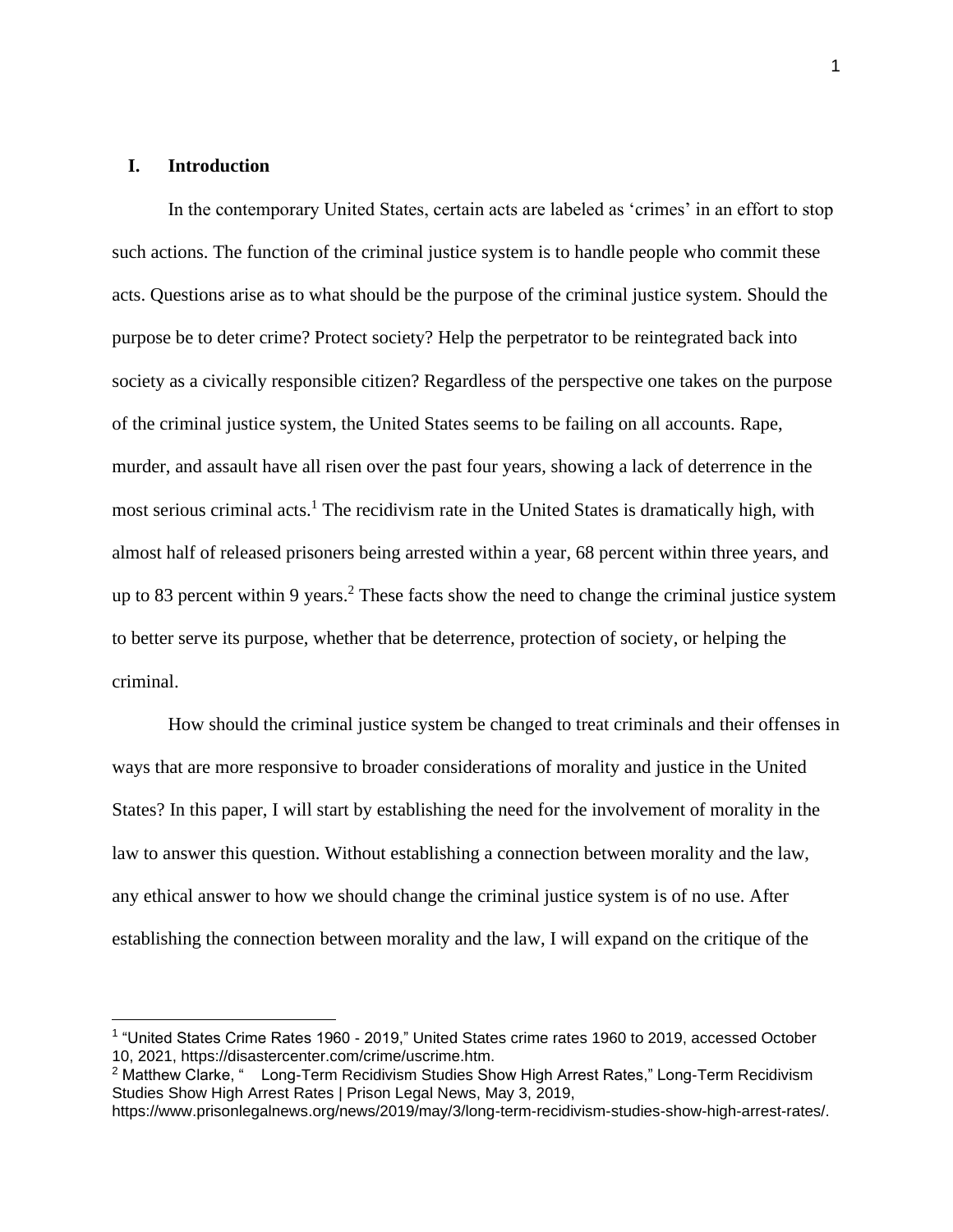current criminal justice system. After critiquing the current system, I will consider different general theories of punishment and discuss how well each one addresses the question of how we should change the criminal justice system to better address criminal acts. I will then offer my own ethical theory as a solution to the question and argue for the use of this ethical framework in restructuring the criminal justice system. Finally, I will show how my theory can be applied in practice, giving a hopeful view of how the criminal justice system could, and should, be.

#### **II. Morality and the Law**

Considering how the criminal justice system should be constructed presupposes that the system needs a moral basis when asking how *it should* be constructed. This raises the question whether there truly is a connection between morality and law. Scholars have pondered this question, specifically in the field of jurisprudence. Arising out of this field are two major ways of thinking about the law and its structures. One way is what has been called legal positivism. Legal positivists are those who believe that the law is based on social structures only. Second is natural law theory. Natural law theorists are those who believe that the law is based on morality and social structures. While this is an ongoing debate within the field of law, what I hope to show is that whichever theory proves correct, both show a need for the connection between morality and the law.

Rather than arguing that one is necessarily right and the other wrong, it may be more fruitful to show how viewing the law from a moral perspective would be beneficial to the goal of achieving a more just system of criminal justice. This section will use the scholarship of Ronald Dworkin and Scott Shapiro*.* I will explore the theories of both legal positivism and natural law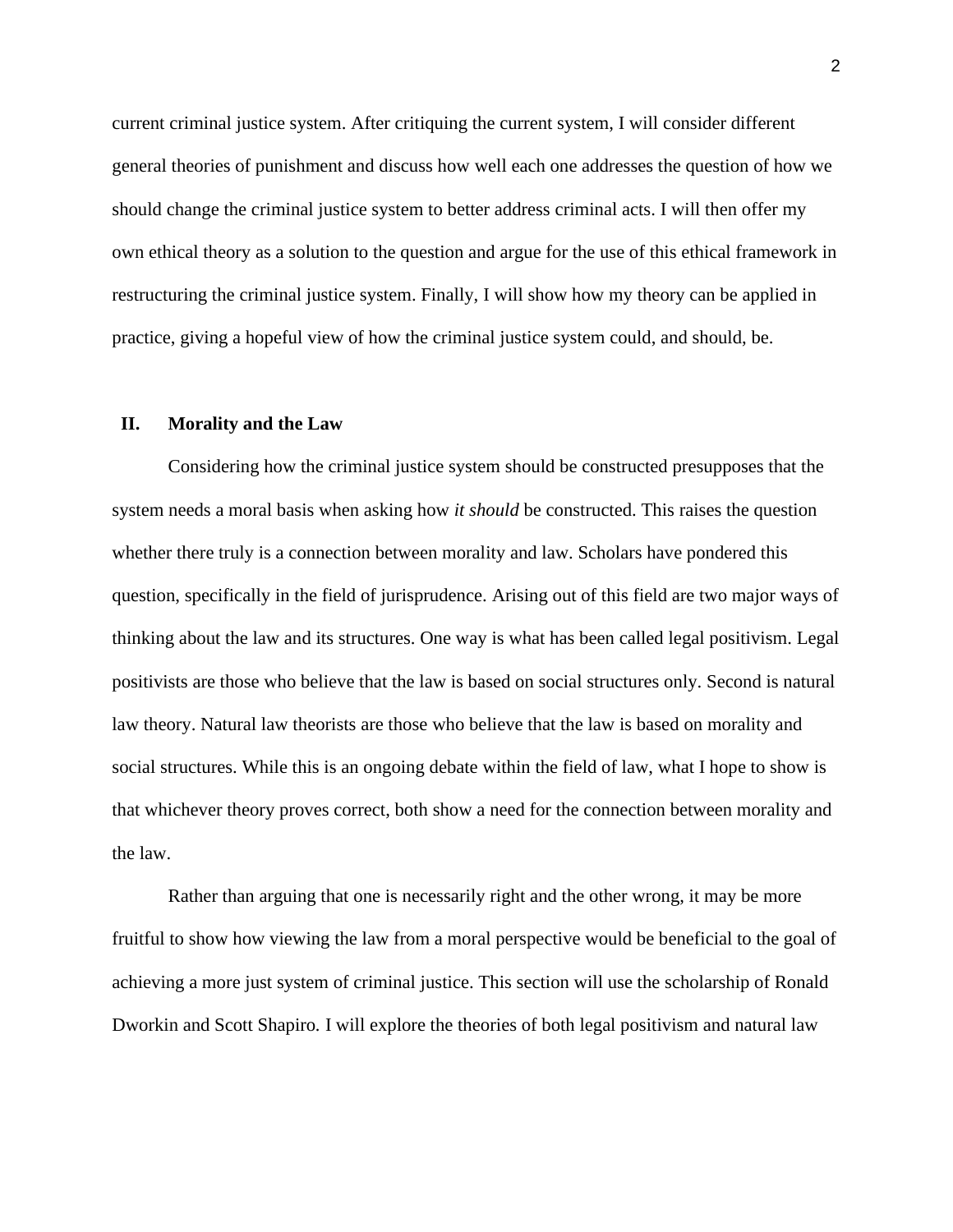from the perspective of both scholars, using their work to argue for why a perspective of law that involves morality is better suited for the project at hand.

## *Dworkin and the Critique of Hart and Legal Positivism*

When considering the position of legal positivism, it is important to make note of H.L.A. Hart. The form of positivism that Hart espouses is referred to as analytic positivism. Dworkin explains this position in the following way, "Analytic doctrinal positivism claims that the independence of the law from morals does not depend on any political or moral interpretation or justification of legal practice or any political doctrine at the adjudicative stage of legal theory but follows directly from the correct analysis of the very concept or idea or nature of law."<sup>3</sup> In other words, Hart argues that the idea of the law is itself independent of morality. This separation of morality and the law is the defining characteristic of legal positivism. Dworkin gives a general definition for legal positivism in that the theory claims "a community's law consists only of what its lawmaking officials have declared to be the law, so that it is a mistake to suppose that some nonpositive force or agency–objective moral truth or God or the spirit of an age or the diffuse will of the people or the tramp of history through time, for example–can be a source of law unless lawmaking officials have declared it to be."<sup>4</sup>

Dworkin views this theory of law as misguided and incorrect in assessing what the law is. He critiques this view, arguing that it fails to take into account the fact that people draw upon moral considerations when considering the law. Dworkin starts by making note of the difference between rules and principles within law. He says that rules "are applicable in an all-or-nothing fashion" while principles "states a reason that argues in one direction, but does not necessitate a

<sup>3</sup> Ronald Dworkin. *Justice in Robes*, pg. 30. The Belknap Press of Harvard University Press.

<sup>4</sup> Dworkin. *Justice in Robes*, pg. 187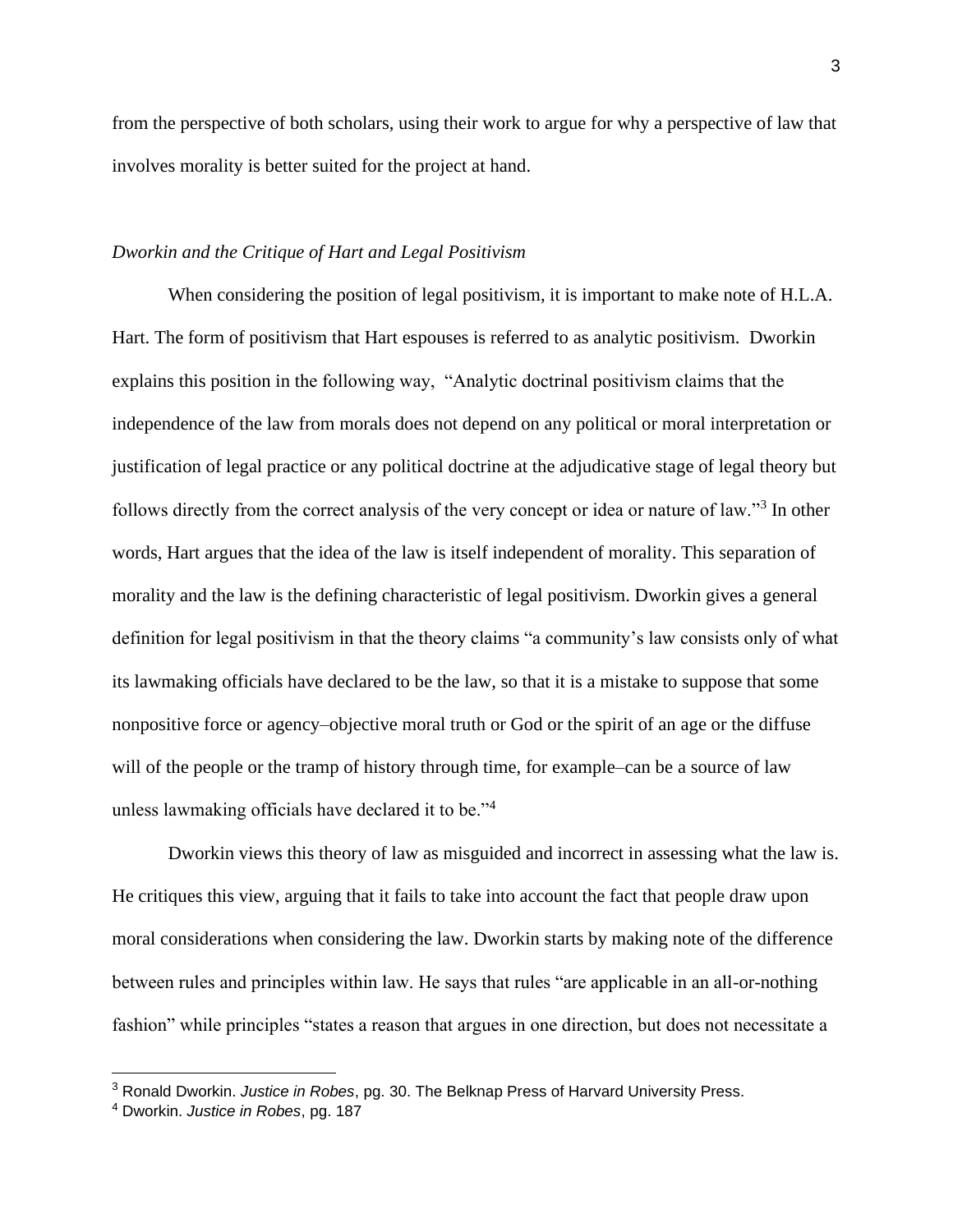particular decision."<sup>5</sup> For example, in football if you fail to pick up a first down on fourth down, then your opponent gets the ball wherever it was stopped at. If the condition of the rule is met– not making a first down on fourth down–then the consequence is always applied, which is that your opponent gets the ball wherever it was stopped. Principles are different. They don't establish any necessary consequence from an act committed. For example, the principle that "no man may profit from his own wrong" doesn't have any necessary consequence attached to it, is open to interpretation, and is a reason to apply things in a certain way rather than an all-ornothing established consequence.<sup>6</sup>

The importance of the distinction between rules and principles is considering whether these principles are a part of the law or not. Dworkin argues that there are two ways to answer this question. The first answer is that principles are a part of that law, and therefore bind judges in applying these principles to cases in which they are related. This view gives legal obligations to those who are found guilty due to the reasoning of one of these principles. The second answer is that principles lie outside of the law, and therefore can be used at the discretion of the judges when applying principles to law. Under this view, those who were found guilty from the use of these principles have no legal obligation to follow the very principles used as reasons to rule in their cases the way in which they were ruled.

One example that exemplifies Dworkin's point is the Supreme Court ruling on "Riggs v. Palmer" in 1889, which considered whether a grandson (Elmer Palmer), who murdered his grandfather (Francis Palmer) in order to attain his benefits from the will, was entitled to the profits from the grandfather's will. The court ruled that the grandson does not have the right to

<sup>5</sup> Ronald Dwokin."The Model of Rules." *The University of Chicago Law Review* 35, no. 1 (1967), pg. 25- 26.

 $6$  Dworkin. "The Model of Rules." Pg. 26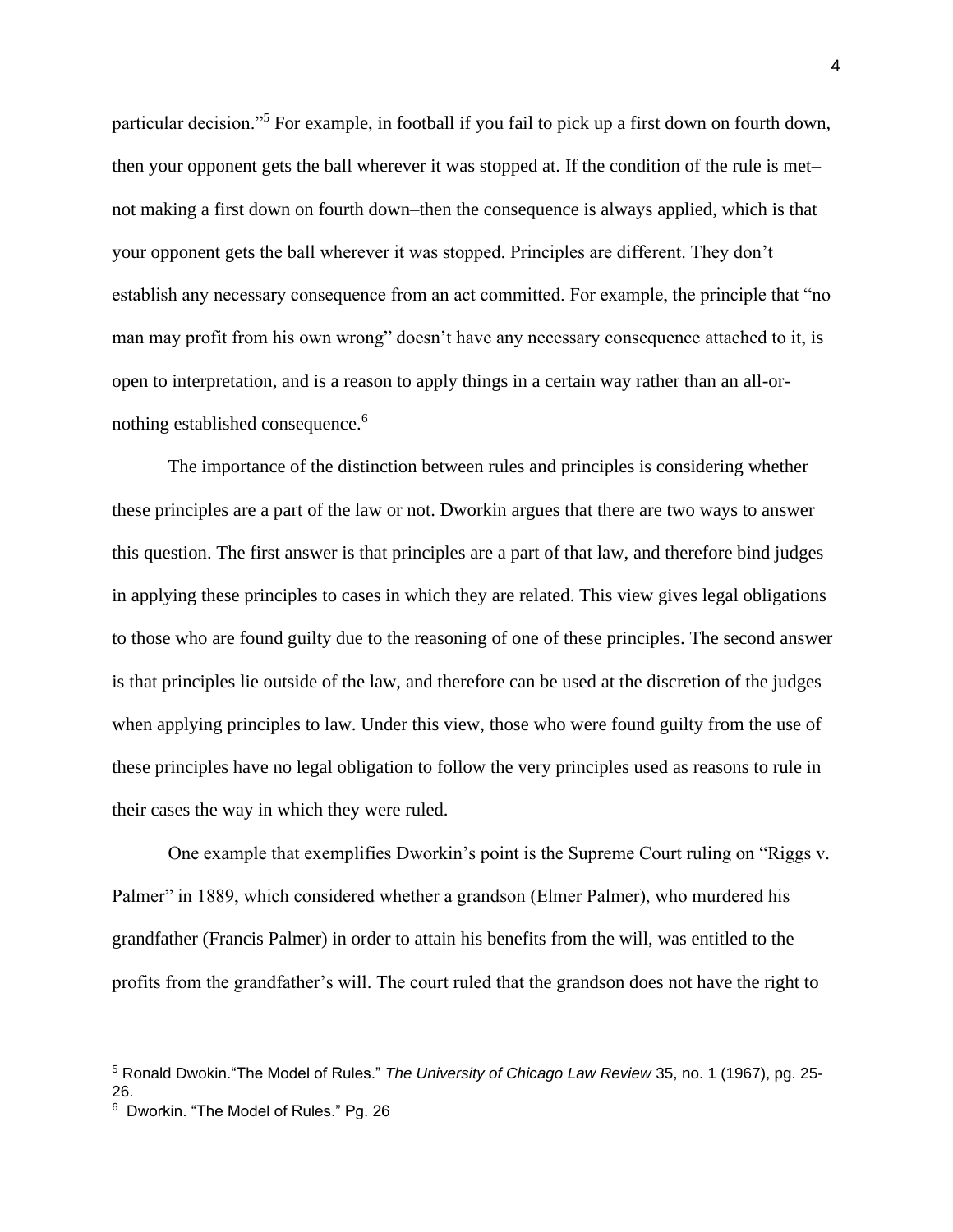what he was to receive in his grandfather's will, as the principle "no man may profit from his own wrong" was used as reasoning for this ruling. If the principle is a part of the law, then the judge was bound by the law to apply this principle here in this case, and thus there always was the legal obligation on the grandson. However, if the principle is not a part of the law, then the judge used the principle at his discretion and therefore there was no legal obligation on the part of the grandson.

This connects back to the theory of legal positivism. If there is no external source from which laws are considered, then the law is a set of rules and not principles. Whenever there is no way to apply the law through rules, positivists then argue that judges may use discretion in deciding a ruling. The problem with this is that if the decision is based on the judge's discretion, then there is no legal obligation on the part of the party ruled against, and the decision is implemented post-facto against the party in question. This creates two issues. First, there is the issue of applying laws post-facto. How can a person follow a rule that has not yet been made? How can a person be held responsible for breaking a rule that is yet to be made? These questions reveal the problem with assuming that the law is only rules without principles that judges are bound to follow. A second issue with this view is that discretion allows for any ruling in any case in which there is no established rule to apply. This would allow for an absolute power in the hands of the judges to interpret rules in any way they wish without necessary regard to any reasoning or considerations. These two problems show the difficulty in holding the legal positivist position in regards to application of the law due to the idea of legal principles.

*Dworkin's Jurisprudential Theory of Law*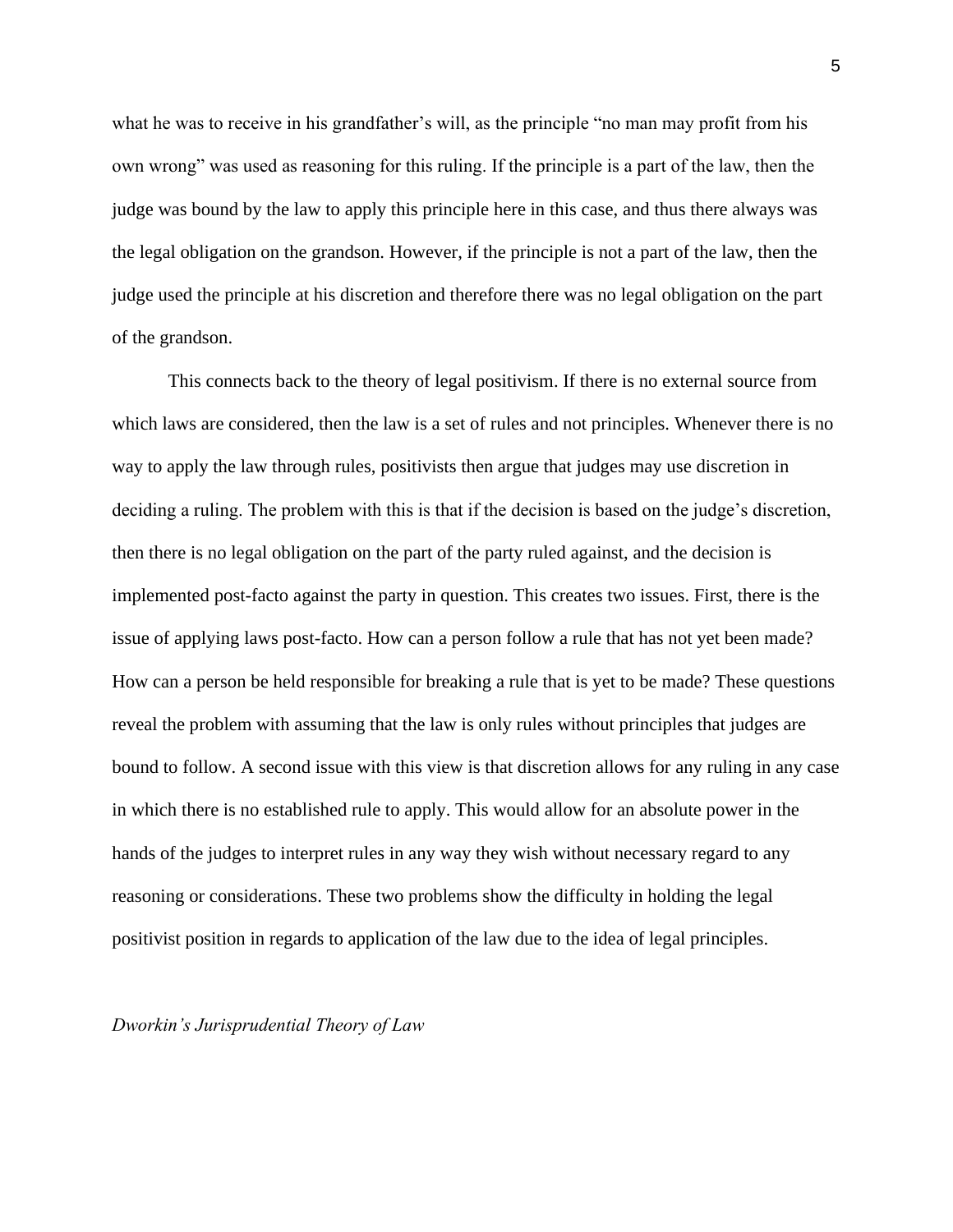Rather than legal positivism, Dworkin offers a view in which "we might treat law not as separate from but as a department of morality."<sup>7</sup> In this way, judges have the obligation to interpret legal principles in how they *should* apply to cases in which there is no clear ruling. This gives the law a normative component, tying morality to the law in the cases in which there is no rule to automatically apply. The way in which Dworkin argues we should treat the law in its normative capacities for "hard cases" is through constructive interpretation. Dworkin defines constructive interpretation as the process of "imposing purpose on an object or practice in order to make of it the best possible example of the form or genre to which it is taken to belong."<sup>8</sup> This is accomplished through interpreting the material at hand in a way that such an interpretation best justifies the material while still fitting within the confines of it. In this way, the interpretation goes as far as it can in justifying the material through portraying it in its best-light, while keeping within the confines of the material itself to satisfy the "fit" requirement. Dworkin argues that constructing the law as integrity is to place it in its best-light.

Dworkin then develops his theory of jurisprudence by arguing that there are: (1) normative components of law, and (2) ambiguity on how to apply law in hard cases. Constructing the law in its best-light is how to answer such ambiguities, which he argues is law as integrity. Scott Shapiro explains Dworkin's account by stating that "law as integrity requires communities to act in every area according to one coherent set of principles. Integrity is violated when the rules in one legal domain can be justified only by principles that would not justify, or would be inconsistent with, the rules in another [legal] domain. The grounds of law demanded by integrity, therefore, are the set of principles and policies that place all past political decisions in

<sup>7</sup> Dworkin. *Justice in Robes*, pg. 34

<sup>8</sup> Dworkin. *Law's Empire*, pg. 52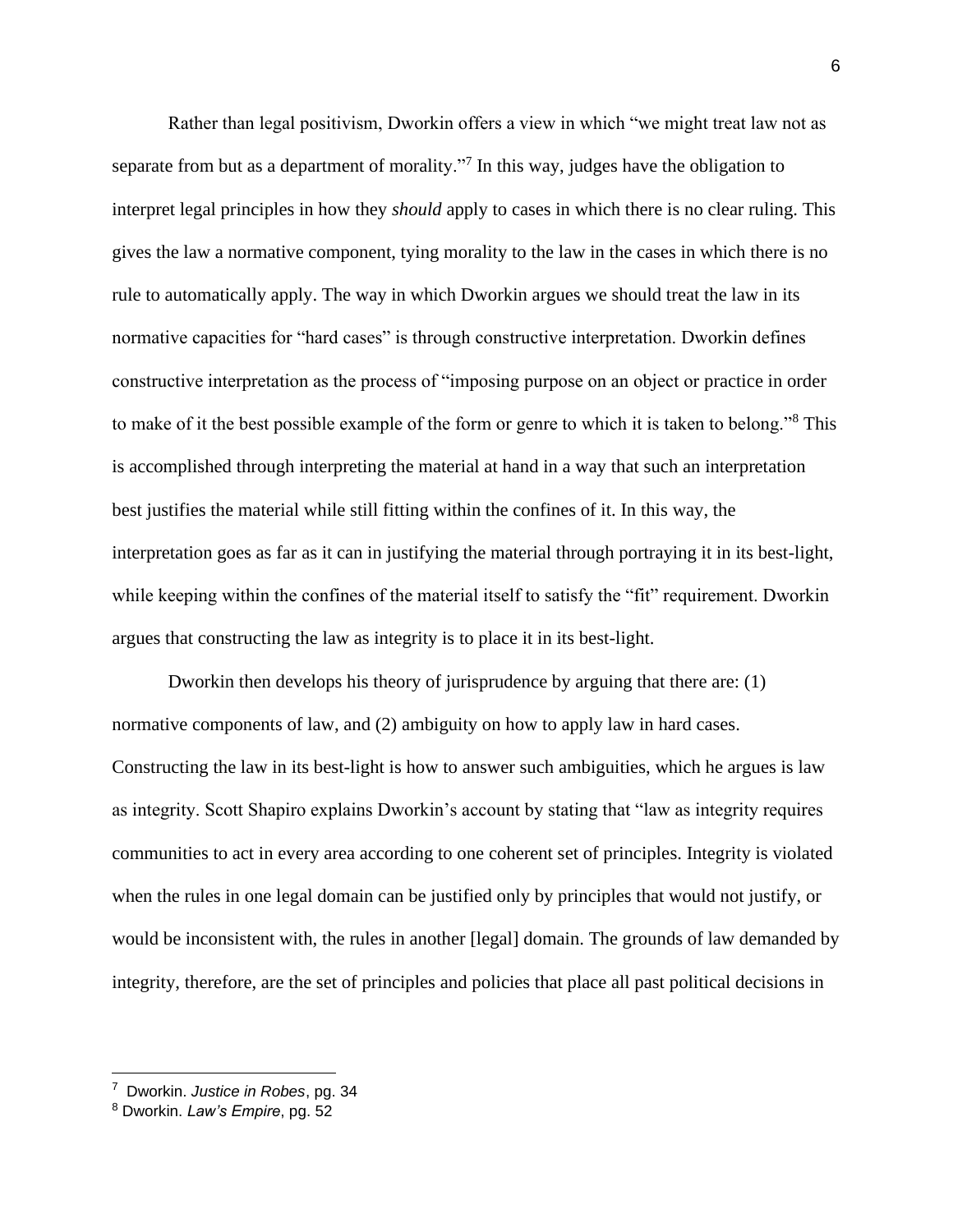their best light."<sup>9</sup> Therefore, Dworkin presents a theory of jurisprudence which connects morality with the law and argues that one must use moral constructive efforts to answer hard cases of law by finding an interpretation of rules and principles that follows integrity, putting the law in its best-light while fitting within the content of the law.

#### *Shapiro and the Critique of Legal Positivism and Natural Law Theory*

Scott Shapiro, in his book *Legality*, offers a critique of both legal positivism and natural law theory, examines and critiques Dworkin's jurisprudential theory, and offers his own jurisprudential theory called the 'Planning Theory'. In this section, his critiques will be examined and his theory will be considered as an alternative view to the relationship between morality and the law.

Shapiro early on introduces the major problems faced by the legal positivist position and the natural law theorist position. The major problem faced by the legal positivists is how their stance appears to break David Hume's is-ought law. Hume's law is that an "ought" cannot be derived from an "is", meaning that normative statements cannot be derived from descriptive statements. For legal positivism, which claims that the law is descriptive only and not normative, the question posed by Shapiro is "How can normative knowledge be derived exclusively from descriptive knowledge? That would be to derive judgments about what one legally *ought* to do from judgements about what socially *is* the case."<sup>10</sup> Thus, the problem for the legal positivist position is how the law can come from descriptive social facts while producing normative facts.

The major problem faced by natural law theorists, according to Shapiro, is that "by insisting on grounding legal authority in moral authority or moral norms, natural law theory rules

<sup>9</sup>Scott Shapiro, *Legality* (Cambridge, MA: Harvard University Press, 2013), pg. 299.

<sup>10</sup> Shapiro, *Legality*, pg. 47.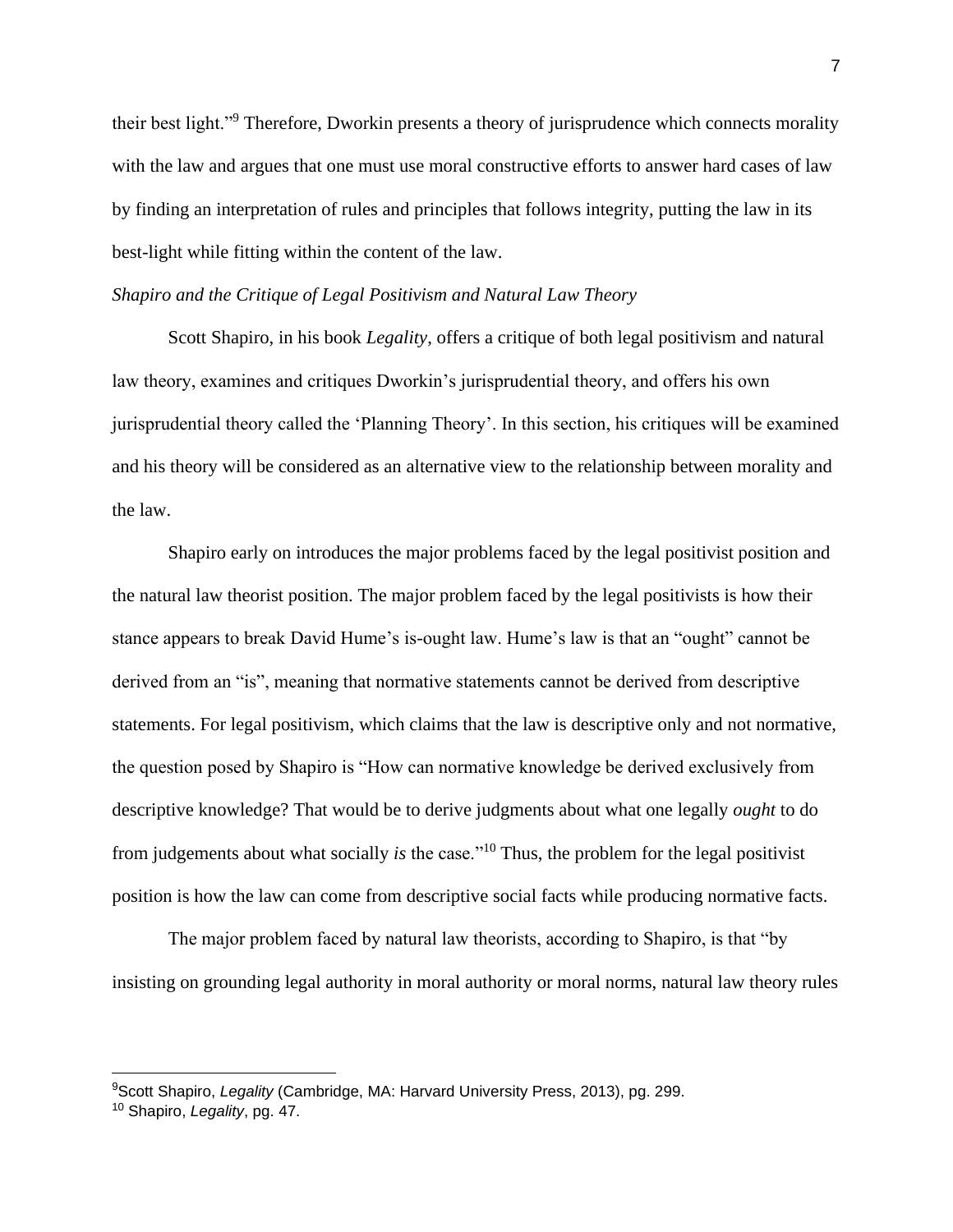out the possibility of evil legal systems."<sup>11</sup> This is because if the law comes from moral facts, then any legal system which isn't derived from moral facts is not a legal system at all. This means that obviously immoral legal systems, like Nazi Germany's legal system, is in fact not a legal system at all, according to the natural law theorist view. Shapiro calls this the problem of evil. Having shown the major dilemmas faced by both schools of thought, Shapiro proceeds by diving into the theories of legal philosophers and how they attempt to solve this problem before offering his own theory of law. For the purposes of this paper, we will shift to his critique of Dworkin and follow that by a summation of his theory.

First, Shapiro critiques Dworkin's theory of constructive interpretation by arguing that his theory places an unqualified amount of trust in those involved in the legal process. The interpretation required by Dworkin's theory is a meta-interpretation requiring a high level of philosophical contemplation. However, Shapiro argues "If, as is reasonable to suppose, most individuals are not particularly adept at, or likely to engage in, philosophical analysis, it seems imprudent to demand that they interpret the practice as a moral or political theorist would."<sup>12</sup> Thus, the first critique of Dworkin's theory is that it places too much trust on those in the legal process to understand the philosophy necessary to fulfill the interpretation that Dworkin's theory requires.

The other critique Shapiro offers against Dworkin's theory is that it defeats the purpose of the law. He states, "[O]n his account the only way to discover the content of the law is to engage in moral and political philosophy, which is the very sort of inquiry that the law aims to obviate."<sup>13</sup> He argues that the law's aim is to resolve moral matters, and that if the law requires

<sup>11</sup> Shapiro, *Legality*, pg. 49

<sup>12</sup> Shapiro, *Legality*, pg. 33.

<sup>13</sup> Shapiro, *Legality*, pg. 307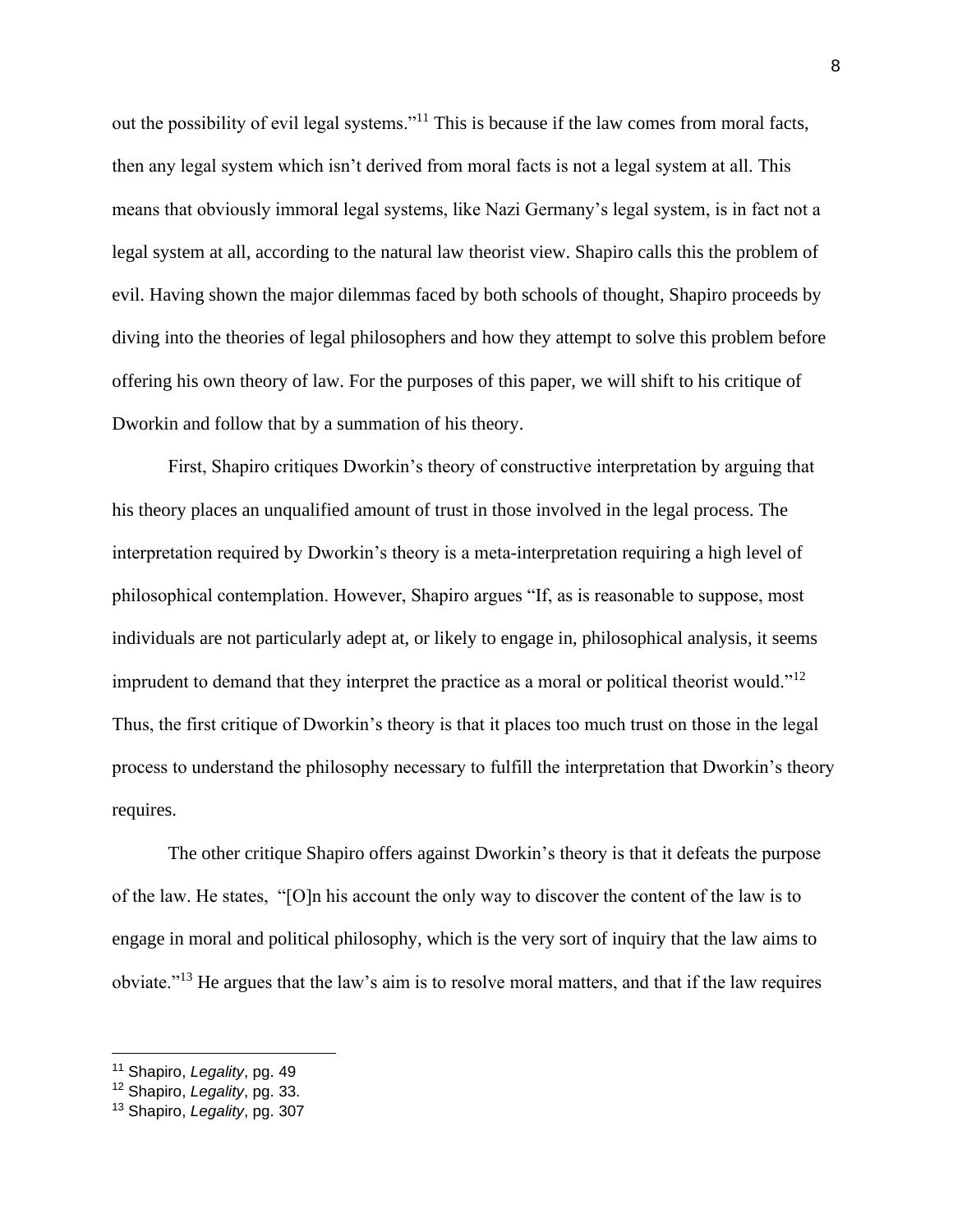that one engage in moral philosophy to settle legal disputes, then it is contradicting its purpose of making this engagement unnecessary.

#### *Response to Shapiro's Critiques*

The two critiques offered by Shapiro can be seen as one which only is a dilemma for Dworkinian theory rather than natural law theory, while the other seems to be a dilemma for both. The critique on the basis of trust and the limited capacities of those involved in the law is a critique directed against Dworkin and not every theory of natural law. While this critique does show weaknesses in the account Dworkin draws up, other natural law theories need not place such trust within those handling the legal system. One could argue for a natural law theory which takes into account the limitations of legal professionals.

The second critique, however, does provide for a critique of natural law theory as a whole. For if the purpose of law is to settle moral questions, then it appears circular to require moral truths to settle moral truths. However, Shapiro here conflates the creation and the continuance of the law. When there are theoretical disagreements within hard cases of the law, it is because the issue has not yet been settled within the law. So to argue that considering questions of morality to answer questions of the law is unsettling the law is to conflate unanswered legal questions with answered ones. It would indeed be reductive to use reflective moral questioning to answer legal questions that already have a place in the legal system, for the legal system has already settled the need for moral deliberation, as Shapiro points out. However, when the case in question has no legal answer within the confines of the law prior to the case being brought up, then there is no law that has settled the issue. Rather, there must be an extension of the law to include an answer to this new legal question. Thus, it must be settled, and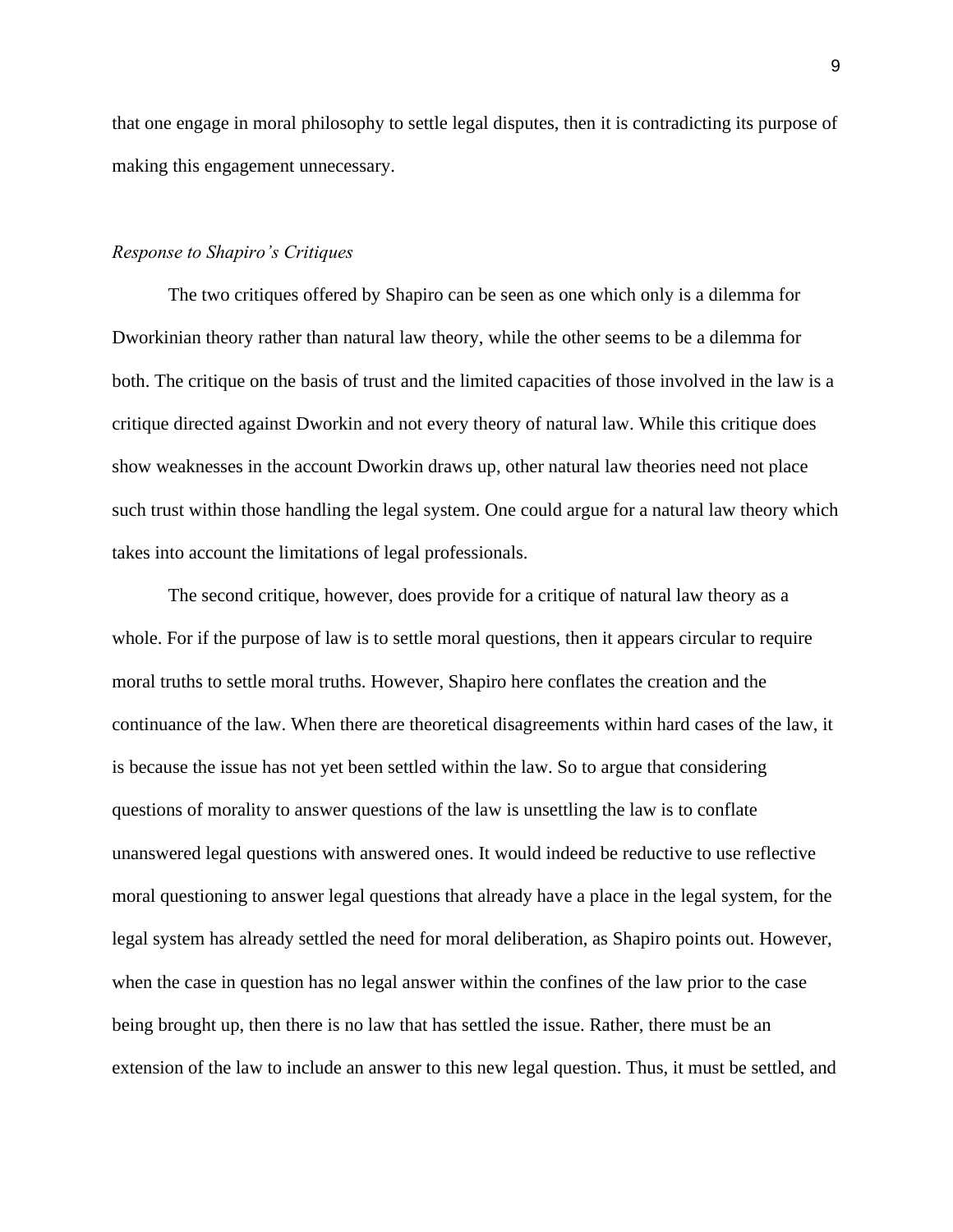moral questions are settled through moral truths. Therefore, Shapiro's critique only works when the legal question already has an answer. When there is no available legal answer, there is no unsettling but rather a first bit of settling needed to be done through moral analysis.

So, while the critiques brought up against Dworkin by Shapiro are compelling, there is no compelling reason to reject the connection between morality and the law altogether at this point. Furthermore, while Shapiro argues that his 'Planning Theory' is within the legal positivist vein, I will show that even in Shapiro's jurisprudential theory there is a necessary connection between the law and morality, and this provides us a way out of the dilemma faced by all natural law theories.

### *Shapiro's Planning Theory*

Shapiro argues that the law is comparable to a social plan. He says "According to the Planning Theory, legal authority is possible because certain kinds of agents are capable of (1) creating and sharing a plan for planning and (2) motivating others to heed their plans."<sup>14</sup> In other words, the Planning Theory sees legal systems as social plans which are used to attain certain goals and motivate citizens into following certain parameters to achieve the goals of the plan. Having argued that legal systems should be viewed as social plans which are regularly followed by the society, Shapiro considers the critique from Hume's law of how it could produce moral requirements from social facts. To alleviate this paradox, he introduces what he calls "the legal point of view". The legal point of view is "the perspective of a certain normative theory… that moral questions are to be answered on the basis of these norms… the legal point of view always purports to represent the moral point of view, even when it fails to do so."<sup>15</sup> Essentially, Shapiro

<sup>14</sup> Shapiro, *Legality*, pg. 181.

<sup>15</sup> Shapiro, *Legality*, pg. 186-187.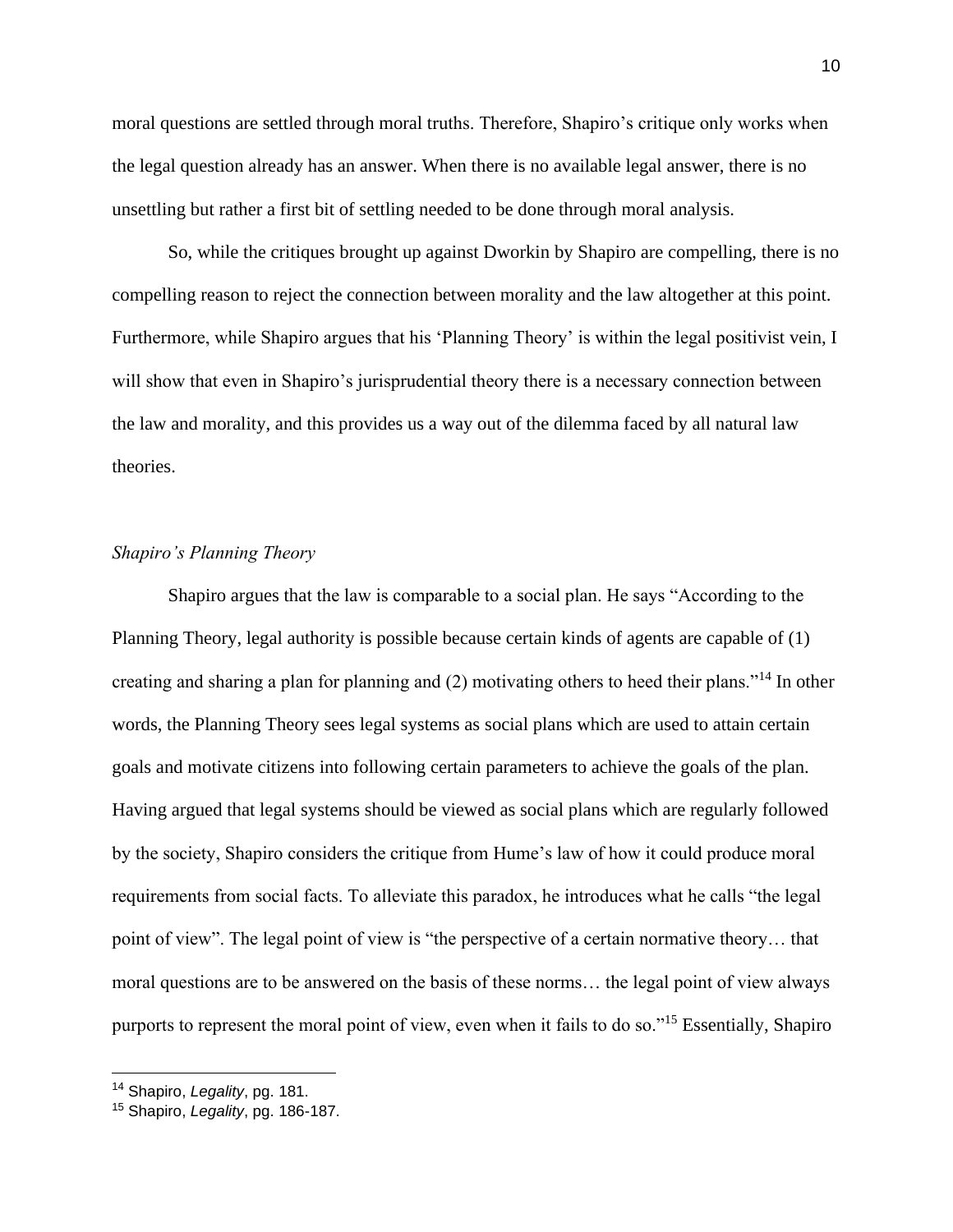is arguing that a legal system is a moral framework which establishes morality from the system's viewpoint. Furthermore, he says, "The Planning Theory… maintains that the main concepts that they [legal statements] employ are moral and hence normative… they describe the moral perspective of the law."<sup>16</sup> In this way, the law is a normative framework that describes legal obligations and authority. Thus, legal statements describe this normative legal point of view and the conclusions reached are descriptions of that legal point of view. Therefore, Hume's law is not violated under the Planning Theory since it derives an 'is' from and 'is', rather than an 'ought' from an 'is'. Legal judgements describe the normative legal point of view, rather than purporting a moral judgment.

#### *Reaffirming Morality in Law*

While there is much more to the construction of the Planning Theory by Shapiro, the summation of the theory above is sufficient for the purposes of this paper. While Shapiro's Planning Theory takes the legal positivist position on morality and the law, his argument which defends his theory against Hume's law shows the necessary connection between morality and the law. His idea that the legal point of view is a normative theory shows the necessary ties between the two. For if the legal point of view is what the law uses in making legal judgements, and this point of view is a normative theory, then it follows that legal systems are built off of moral frameworks. Furthermore, if the law is a description of this moral framework, then the legal positivist position of the law deriving from social facts alone is only true if those social facts derive from moral facts.

<sup>16</sup> Shapiro, *Legality*, pg. 191.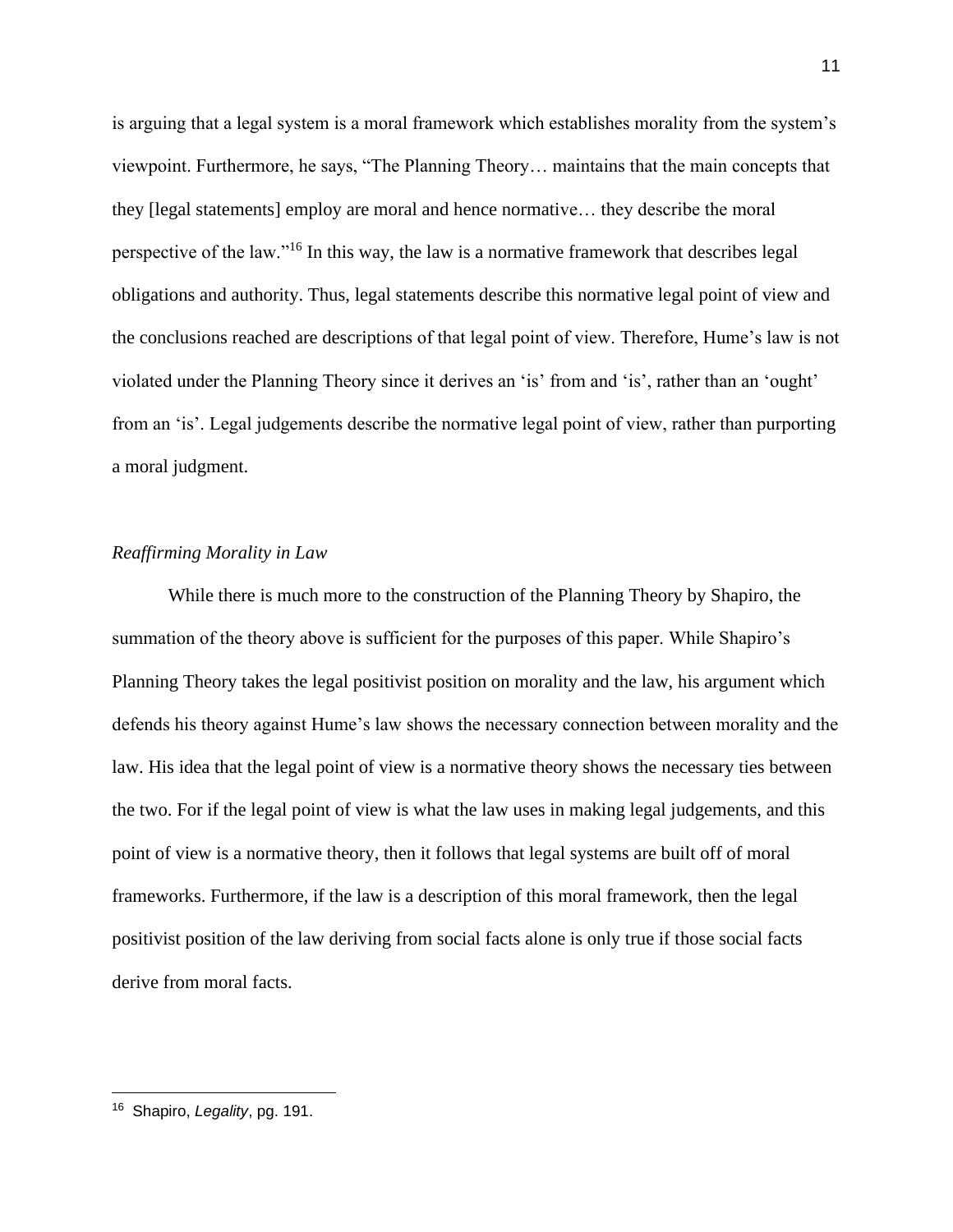Having established this, it can be seen how Shapiro's Planning Theory of the law provides for a defense against the 'problem of evil' faced by natural law theories. Taking Shapiro's point of view that the law is social plans which take a legal point of view derived from a moral framework, it can be seen how legal systems can be derived from morality while still allowing for evil legal systems. The apparent 'problem of evil' only exists when it is believed that to derive law from morality is to use moral facts to do so. However, the Planning Theory shows that moral perspectives make the framework for legal systems, not moral facts. Thus, for the law to derive from morality, as natural law theorists argue, it is not necessary that it comes from moral facts, which would indeed make evil legal systems impossible, but rather that it comes from moral perspectives. These moral perspectives develop the framework from which it is assumed that the morality the law is derived from is fact. In this way, Shapiro's explanation of the legal point of view provides a defense against the 'problem of evil' faced by natural law theorists.

To conclude, the question of whether the law is derived from social facts alone, or from moral and social facts, is a question which requires great nuance. Dworkin and Shapiro provide arguments against jurisprudential theories that seek to sever the relationship between morality and law. While there are legitimate critiques against Dworkin's theory of law, he provides reasons for the importance of morality in law while describing one way this might be understood. Shapiro shows the shortcomings of Dworkin's theory and provides his own theory of law which he tries to develop within the legal positivist framework. However, Shapiro's Planning Theory of law shows that social facts themselves derive from morality. This view then shows the connection between morality and the law may remain even if Shapiro's account is right. Furthermore, Shapiro shows a way out of the supposed paradox of connecting the law to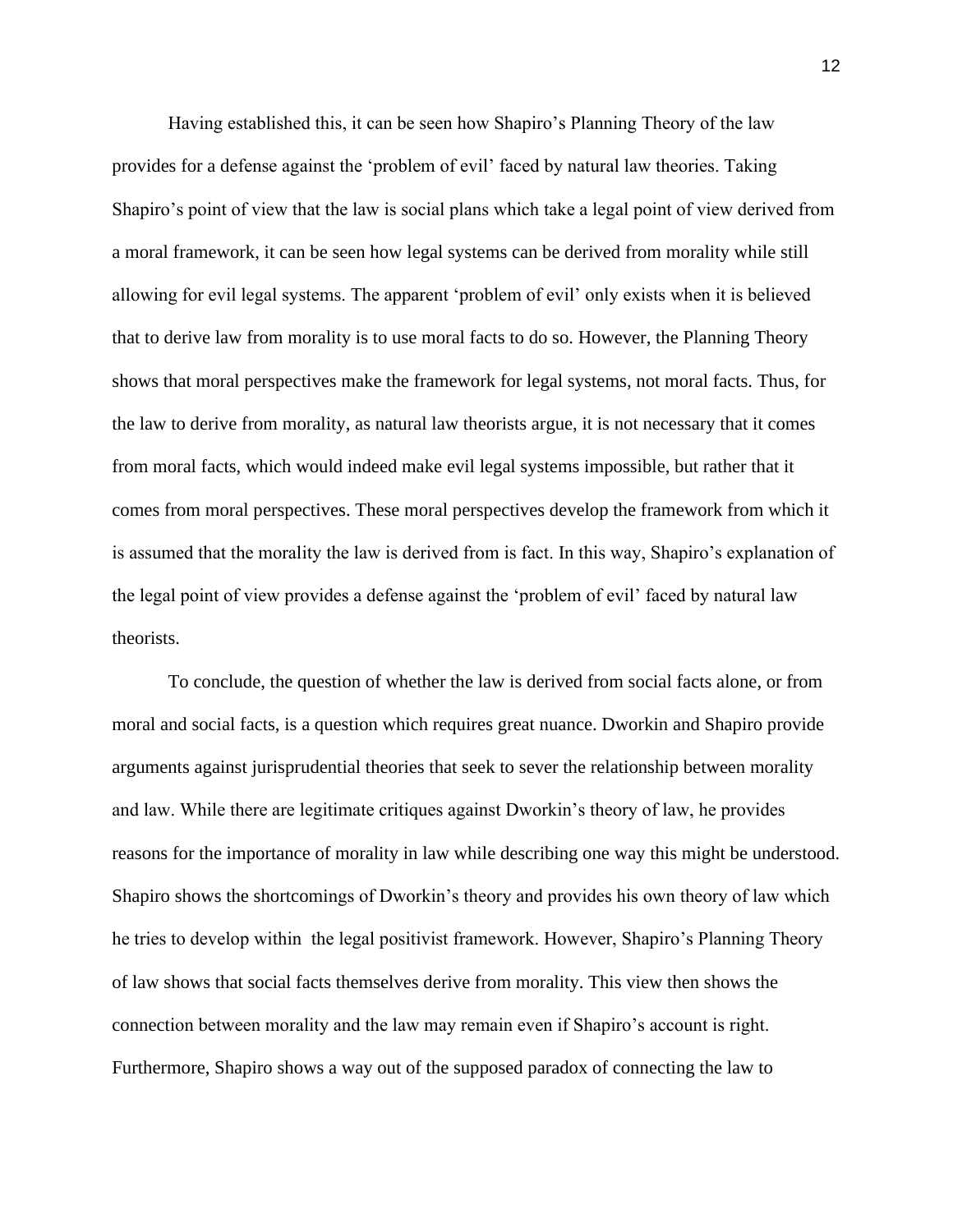morality, showing that it doesn't have to be tied to moral facts to be tied to moral perspectives, which allow for evil legal systems.

Therefore, no matter the position you take on the debate within analytic jurisprudence, morality plays a role in how we should construct the legal system. The debate is more of an issue of whether morality is within or outside the legal system rather than being whether there is any connection at all. It appears the positivist side must concede that the legal system is influenced by morality, though it may be argued that it is from the outside rather than being a component of the law itself. The discussion of legal positivism and natural law theory by Dworkin and Shapiro provide a framework for understanding this intimate relationship between morality and the law, and thus legitimizes the use of moral philosophy in critiquing and redeveloping the American criminal justice system.

#### **III. Problems with the current criminal justice system**

#### *The Negative Impact of Prison*

The problems with the current criminal justice system highlight the need to examine the moral foundations of the criminal justice system and propose an alternative moral framework for how criminal acts should be judged and how criminals should be treated by the state in light of such judgments. First, the current criminal justice system perpetuates crime rather than ends it. In *Until We Reckon*, Danielle Sered states, "prison does not merely fail to rehabilitate the people it confines: it contributes to the likelihood that they will commit greater harm in the future. Recent research has established prison's criminogenic impact–meaning that it is a measurable,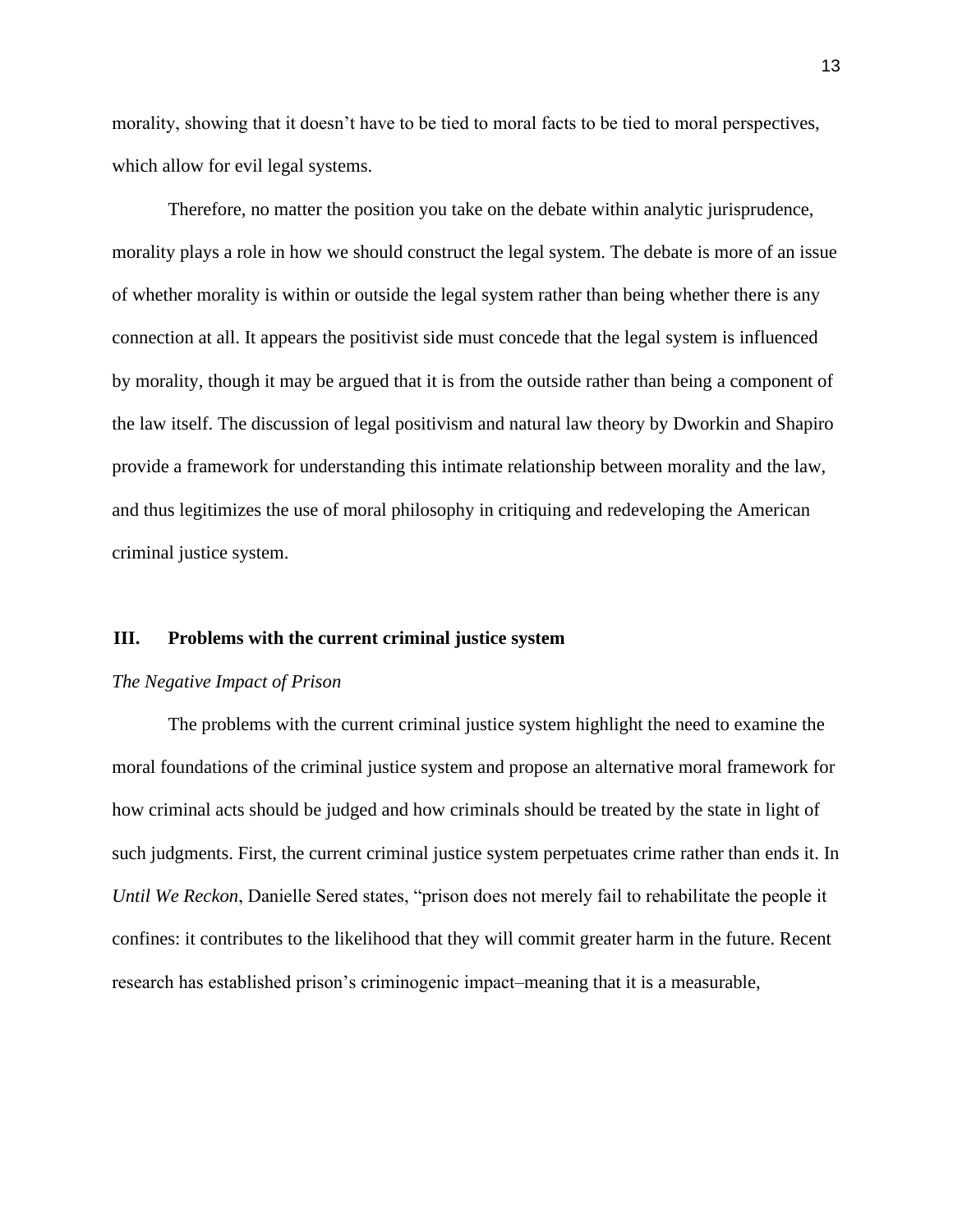statistically significant *driver* of crime and violence."<sup>17</sup> One reason for this is that those sent to prison are surrounded by others who can encourage a life of crime.

A life of crime can be encouraged in multiple ways. First, one is surrounded by those who have more experience and expertise in committing crime. This makes it easier to learn how to be "better" at crime, thus making a life of crime as a way to succeed more enticing. Furthermore, people as social creatures are greatly influenced by those they are surrounded by daily. Therefore, whenever a person is surrounded by others who hold habits and beliefs that lead to crime, that person is more likely to "pick up" those habits and beliefs. Finally, the human desire for belonging causes a development of community and connections between those in prison. Once out of prison, that community and those connections remain. Having connections and community with individuals who are likely to continue in a life of crime (due to the high rate of recidivism) increases the chances of involvement in crime by all individuals within this community.

Furthermore, Sered discusses findings that show the leading causes of violence at an individual level is "shame, isolation, exposure to violence, and a diminished ability to meet one's economic needs."<sup>18</sup> The current criminal justice system sustains and increases the likelihood of these causes. The lives of prisoners are exposed at every level while they have a complete lack of power and control over their lives and situations. This increases shame, and the problem is exacerbated by a lack of resources available to prisoners to deal with this shame in a productive manner. Prisons also increase isolation. This is a basic feature of prisons since its aim is to

<sup>17</sup> Danielle Sered. *Until We Reckon: Violence, Mass Incarceration, and a Road to Repair*, 66. New York, NY: The New Press, 2019.

<sup>18</sup> Sered, *Until We Reckon*. Pg. 67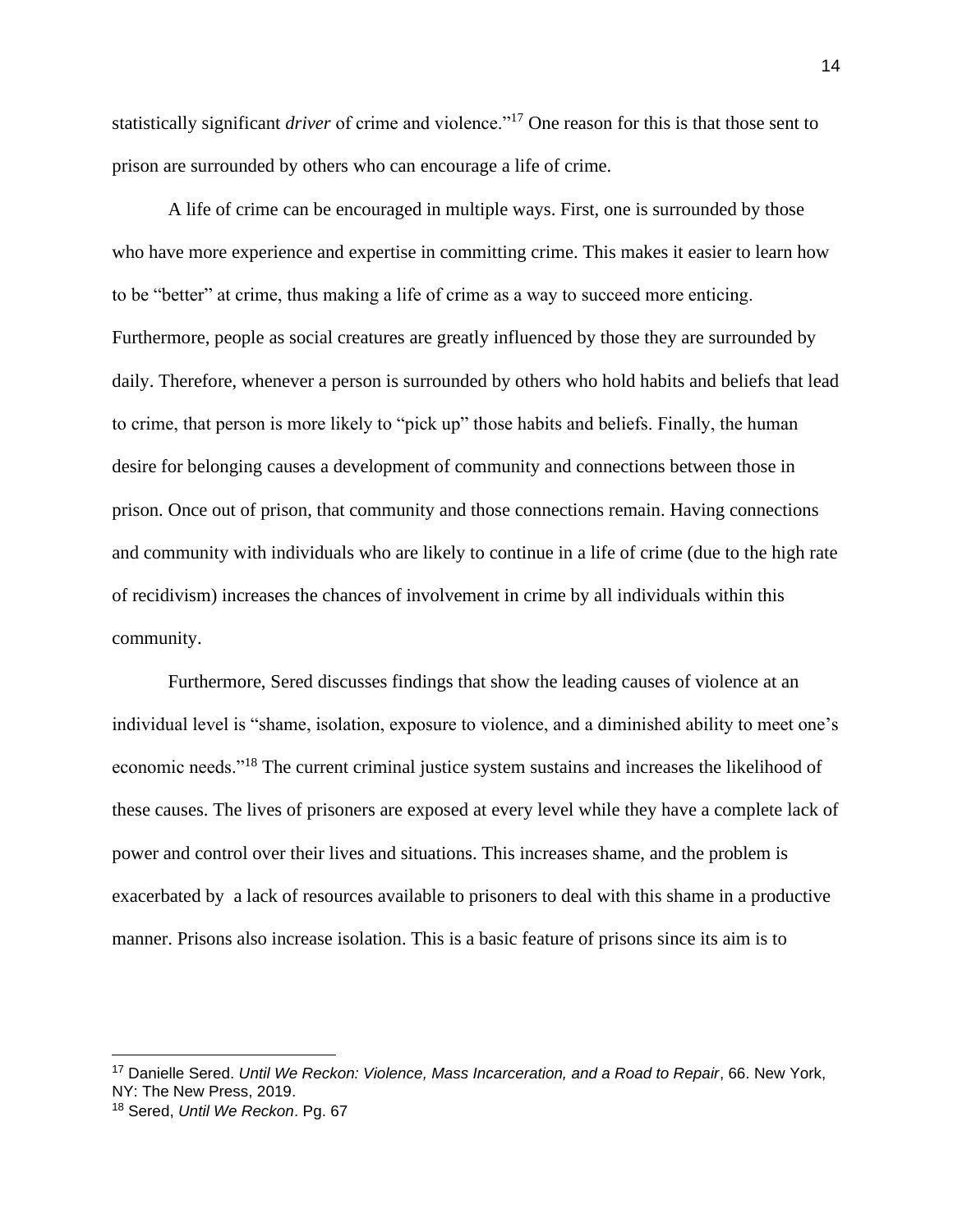isolate prisoners from loved ones and society. This leads to prisoners seeking to find community in those who are more likely to encourage violence as an answer.

A third cause is exposure to violence. This is another emblematic characteristic of life in prison. A life of violence is the norm in prison systems which allow for great numbers of physical and sexual abuse within its walls. Furthermore, exposure to violence increases the likelihood of continued violence by prisoners through making it a norm of prison life. Sered states, "Violence is not an exception in prison–it is the daily, defining norm."<sup>19</sup> This norm is also further developed through the governmental response to crime. The harsh punishment used by the criminal justice system can be seen as a form of retaliatory violence against perpetrators of crime, and a response to violence with violence solidifies the norm of violence in the lives of the incarcerated.

The current criminal justice system also sustains the inability of one to meet their economic needs. Not only are there a lack of opportunities to gain skills or education while incarcerated, which hinders one's future ability to be economically successful, but the label that the criminal justice system stamps on formerly incarcerated individuals when trying to find work greatly hinders their ability to meet their economic needs. Thus, the current criminal justice system helps perpetuate a life of crime and violence through the effects it has on those incarcerated both during and after their time in prison. This discussion leads into further societal problems which increase the likelihood of recidivism.

*The Negative Impact Once out of Prison*

<sup>19</sup> Sered, *Until We Reckon*. Pg. 76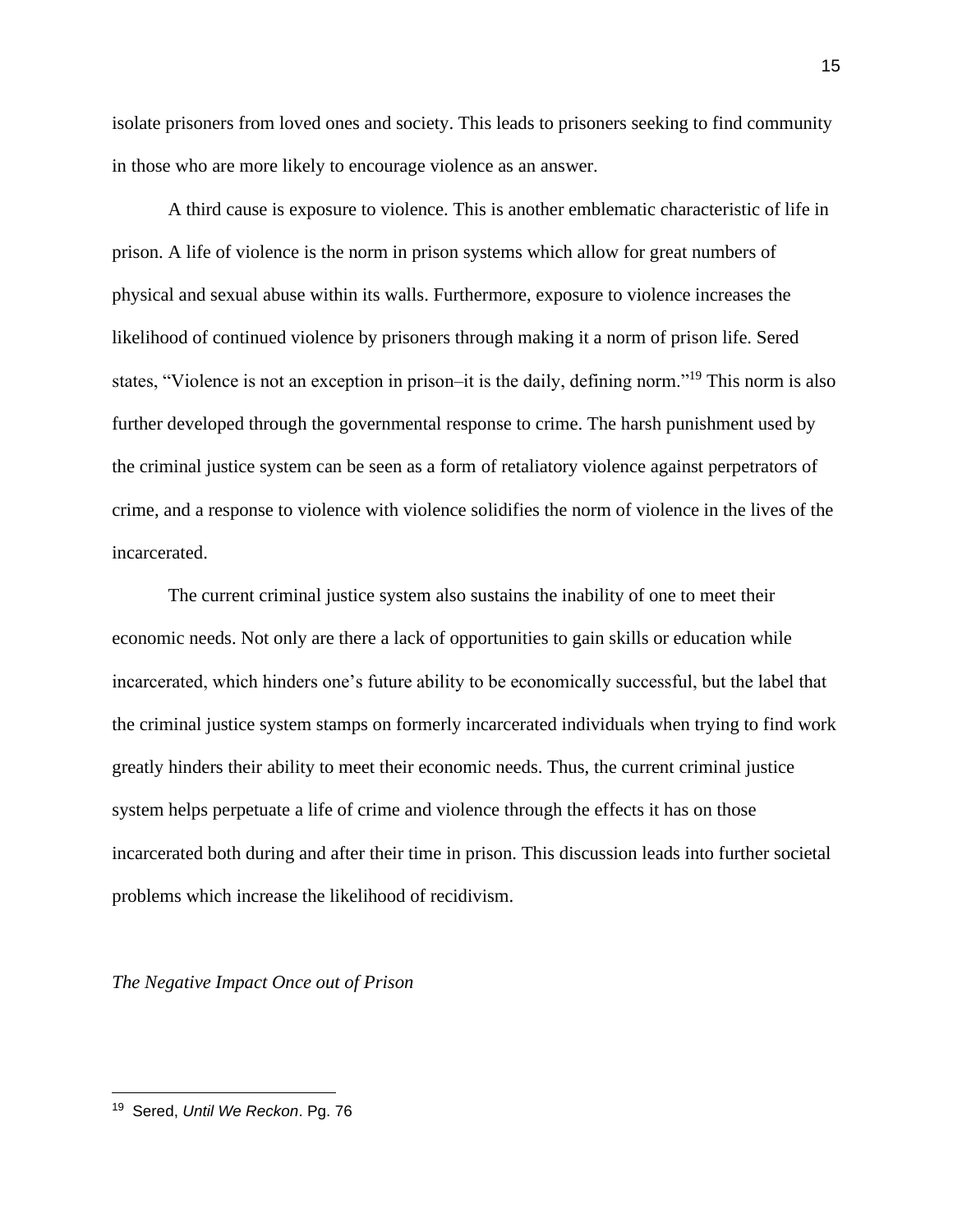Scholars, such as Michelle Alexander, illuminate the broader societal problems of prisons in their work. One problem is the social stigma attached to the label, "felon," which is imposed onto others by the criminal justice system. Alexander explains, "Once a person is labeled a felon, he or she is ushered into a parallel universe in which discrimination, stigma, and exclusion are perfectly legal, and privileges of citizenship such as voting and jury service are off-limits."<sup>20</sup> They are barred from public housing, are treated as second class by private landlords, can't receive food stamps, have to make it known to potential employers that they are former felons (which greatly impacts their ability to receive jobs), and are unable to get different forms of licenses. These are all the ways in which life changes for a person who is convicted of a felon after being released from prison. Being labeled a felon greatly increases the likelihood of recidivism. With these life changes, many who are labeled as felons see a lack of options and are inspired to lead a life that will likely bring them back to the prison system. For example, nearly 68 percent were rearrested within 3 years of their release.<sup>21</sup> This evidence further shows the negative effects of the criminal justice system on people's lives.

#### *The Negative Impact of the Current Legal Structure*

Furthermore, there is a great increase in the number of those convicted for felonies, largely due to drug offenses. The incarceration rate has grown 1,100 percent since 1980, as there were only 41,000 drug offenders in 1980 compared to a half-million now.<sup>22</sup> This has resulted in highly populated prisons in which a culture of crime has emerged. The rise in the population of

<sup>20</sup> Michelle Alexander. *The New Jim Crow: Mass Incarceration in the Age of Colourblindness*, 92. UK: Penguin Books, 2019.

<sup>&</sup>lt;sup>21</sup> Matthew Clarke, " Long-Term Recidivism Studies Show High Arrest Rates," Long-Term Recidivism Studies Show High Arrest Rates | Prison Legal News, May 3, 2019,

https://www.prisonlegalnews.org/news/2019/may/3/long-term-recidivism-studies-show-high-arrest-rates/. <sup>22</sup> Alexander, *Mass Incarceration in the Age of Colourblindess*, pg. 52.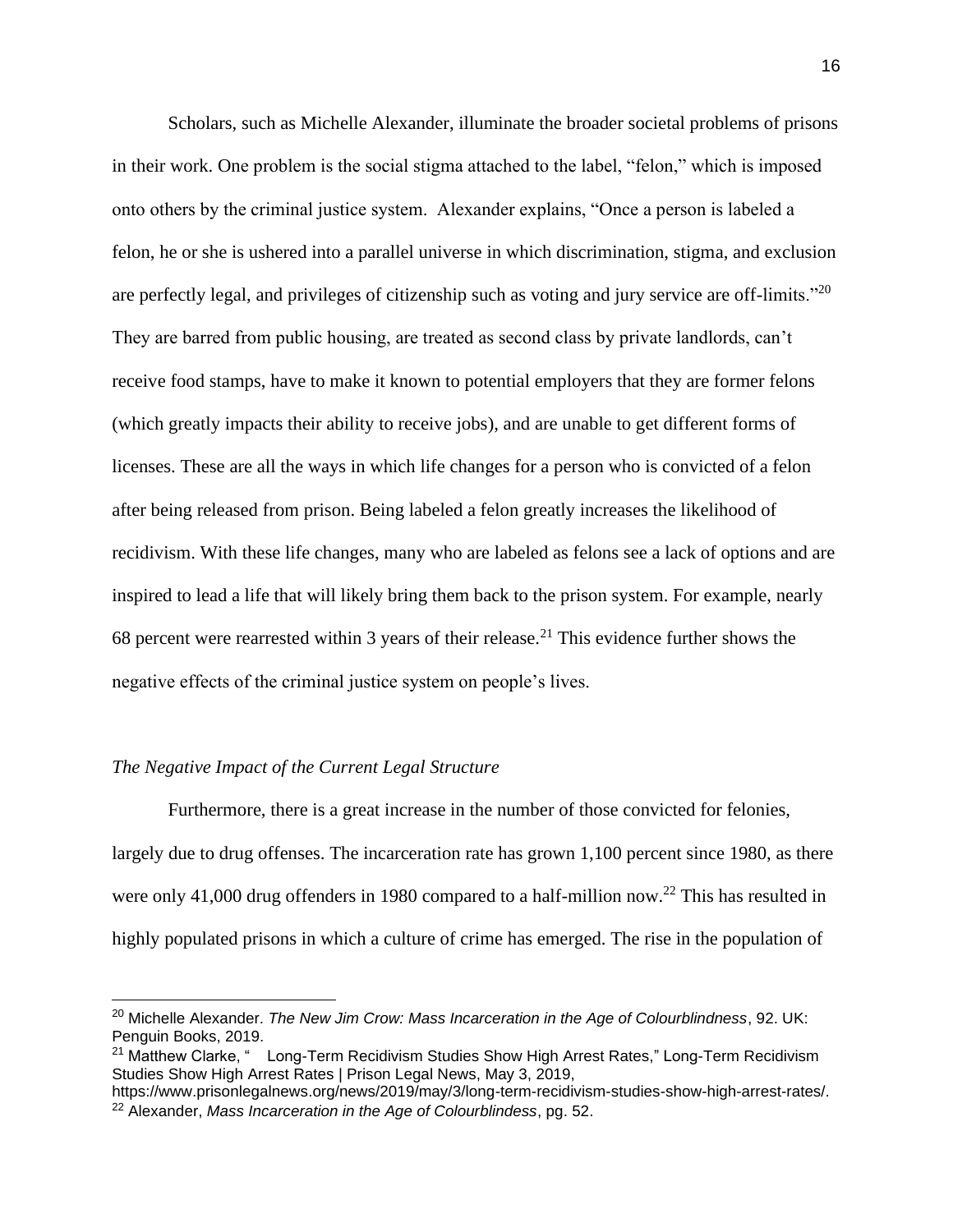prisons fosters an environment for the issues discussed by Sered to grow. Therefore, the recidivism rate has increased due to factors such as the discrimination faced by former convicted felons and the growth of incarceration and crime culture in the prisons. This directly reflects back to the current criminal justice system, its institutionalized laws and norms have created the causes that perpetuate crime.

Another problem with the current criminal justice system is the ways in which it judges the penalties for certain crimes. First, the manner in which certain sentences are determined seem unjust. This is in part due to the use of objective measurements of the law that don't take into account the circumstances of the crime. An example of this is mandatory minimum sentencing. Mandatory minimum sentences are the lowest amount of jail time a guilty person can be punished for the type of crime they committed. One reason is that judges were seen as "soft" on offenders and we needed to "toughen up" on crime, so laws were made to enforce a "tough" level of sentencing.<sup>23</sup> This has affected how offenders are prosecuted and punished by making those convicted for offenses serve for a harshly long time no matter the circumstances surrounding the case. The case of Weldon Angelos captures the unjust nature of these policies. Alexander describes the unfairness of Angelos' sentencing given the nature of his crime, "He will spend the rest of his life in prison for three marijuana sales. Angelos... possessed a weapon– which he did not use or threaten to use–at the time of the sales. Under the federal sentencing guidelines, however, the sentencing judge was obligated to impose a fifty-five-year mandatory minimum sentence.<sup>"24</sup> This case illustrates the injustice of mandatory minimum sentencing

<sup>23</sup> Alexander, *Mass Incarceration in the Age of Colourblindess*, pg. 91.

<sup>24</sup> Alexander, *Mass Incarceration in the Age of Colourblindess*, pg. 91-92.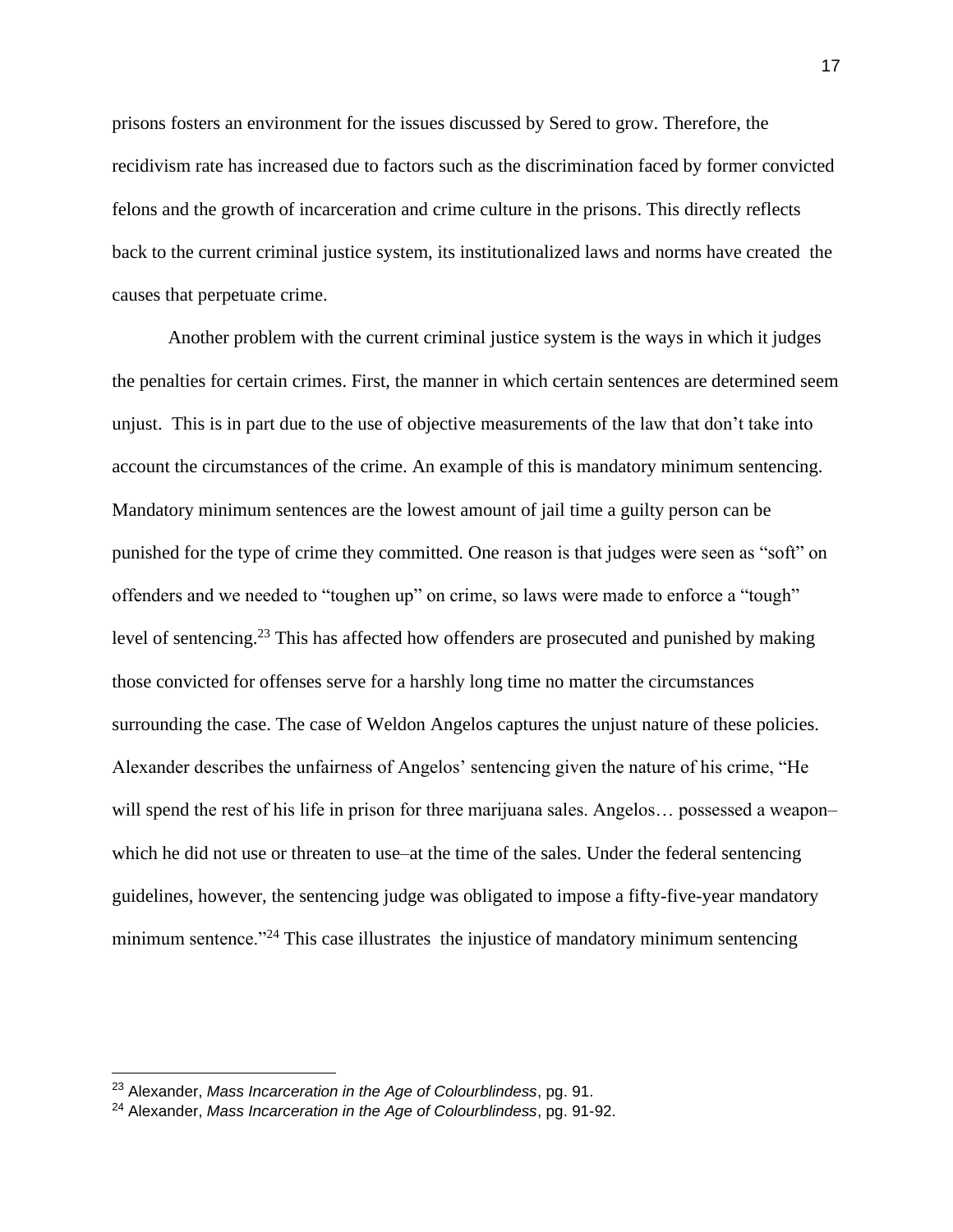within the current criminal justice system. The judge in the case, upon making the ruling, said from the bench that the sentence was "unjust, cruel, and even irrational."<sup>25</sup>

There are institutional problems within the United States criminal justice system at multiple levels: within the prison system, once out of the prison system, and within the current legal structure. These must be dealt with if the goals of reducing crime, having a safe and peaceful society, and/or treating each other in a just manner are to be accomplished. Therefore, no matter the goal of criminal justice which you accept, these scholars show the need to restructure the contemporary criminal justice system in a way which better reflects and accomplishes the goals of the criminal justice system.

#### **IV. Competing Theories of Criminal Justice**

In considering the moral theory that should be used to envision a more successful and just criminal justice system, I would like to first consider four general theories of punishment to help guide the varying options available to solving the issue of crime. Thom Brooks offers insight into each of these four theories of punishment.

#### *Retributivism*

The first of these theories is retributivism. This theory of punishment argues that "criminals deserve punishment in *proportion* to their crime."<sup>26</sup> This means that for retributivism, the criminal justice system should look at past actions in determining what is "deserved", such as a person deserving to serve time in prison for stealing, and what the action is "proportional" to, for example stealing bread is different from stealing a car in its proportion. However, it is important to note that this form of punishment is not vengeance. Brooks describes how the two

<sup>25</sup> Alexander, *Mass Incarceration in the Age of Colourblindess*, pg. 91.

<sup>26</sup> Thom Brooks. *Punishment*. New York, NY: Routledge, 2016. Pg. 15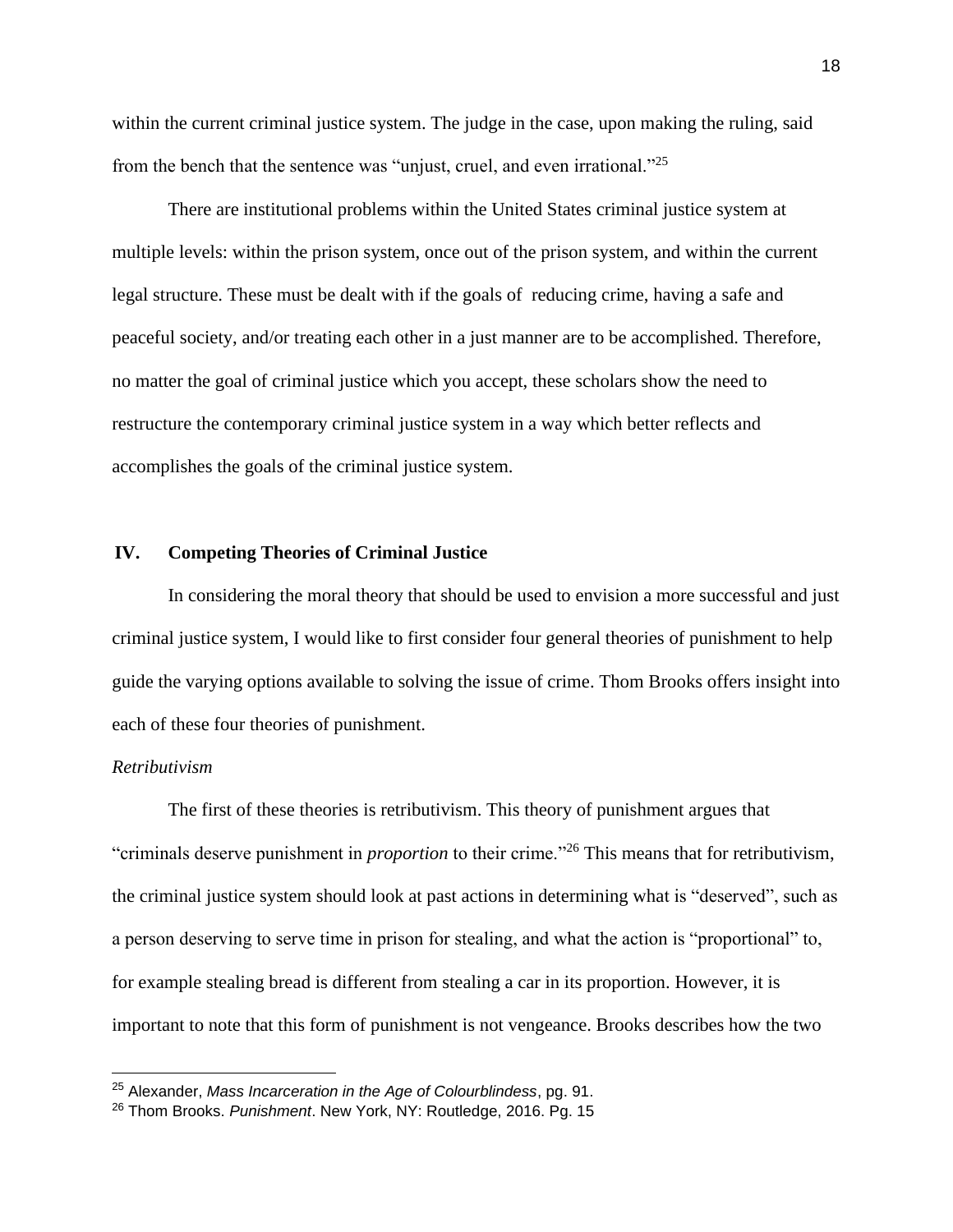are distinct from one another in two ways. First, he says that retribution is "an act of public justice" while vengeance is "an act of private justice."<sup>27</sup> Second, Brooks says "retributivist" punishments have limits" while vengeance is "without limits."<sup>28</sup> In this way, retributivism is different from vengeance in important ways.

There are issues of what counts as deserving and proportional within the framework of retribution, but a more important issue is whether this rationale for punishment is moral. The first concern is the morality of this theory of justice. Retributive justice assumes that one *should*  be punished for committing a wrongdoing. Why is this? The act of punishing a person who committed a wrong does nothing in erasing the wrong that occurred, so this can't be the reason as to why. One might argue then that it is the consequence of the wrongdoing that the person deserves. However, the person already faces the consequences of the wrongdoing, and rather than the government imposing the natural consequences of the wrongdoing it is artificially creating a reaction to the wrongdoing. It could be said that this type of punishment has a correcting effect in ensuring the past won't be repeated. However, this is disregarding the pastlooking nature of retribution and it doesn't necessarily mean that this form of punishment is necessary either. Finally, one might argue that the retributive theory of justice is a moral good as wrongdoing deserves punishment in this way. However, the act itself- restricting freedom, taking away pleasure, or killing- would certainly not be considered on its own right a moral good. Therefore, it is a means to an end which is viewed as a moral good. However, this runs back into the problem of it not erasing the wrongdoing, not being the natural consequence, and not being for the purpose of keeping it from happening again.

<sup>27</sup> Brooks, *Punishment*. Pg. 17

<sup>28</sup> Brooks, *Punishment*. Pg. 17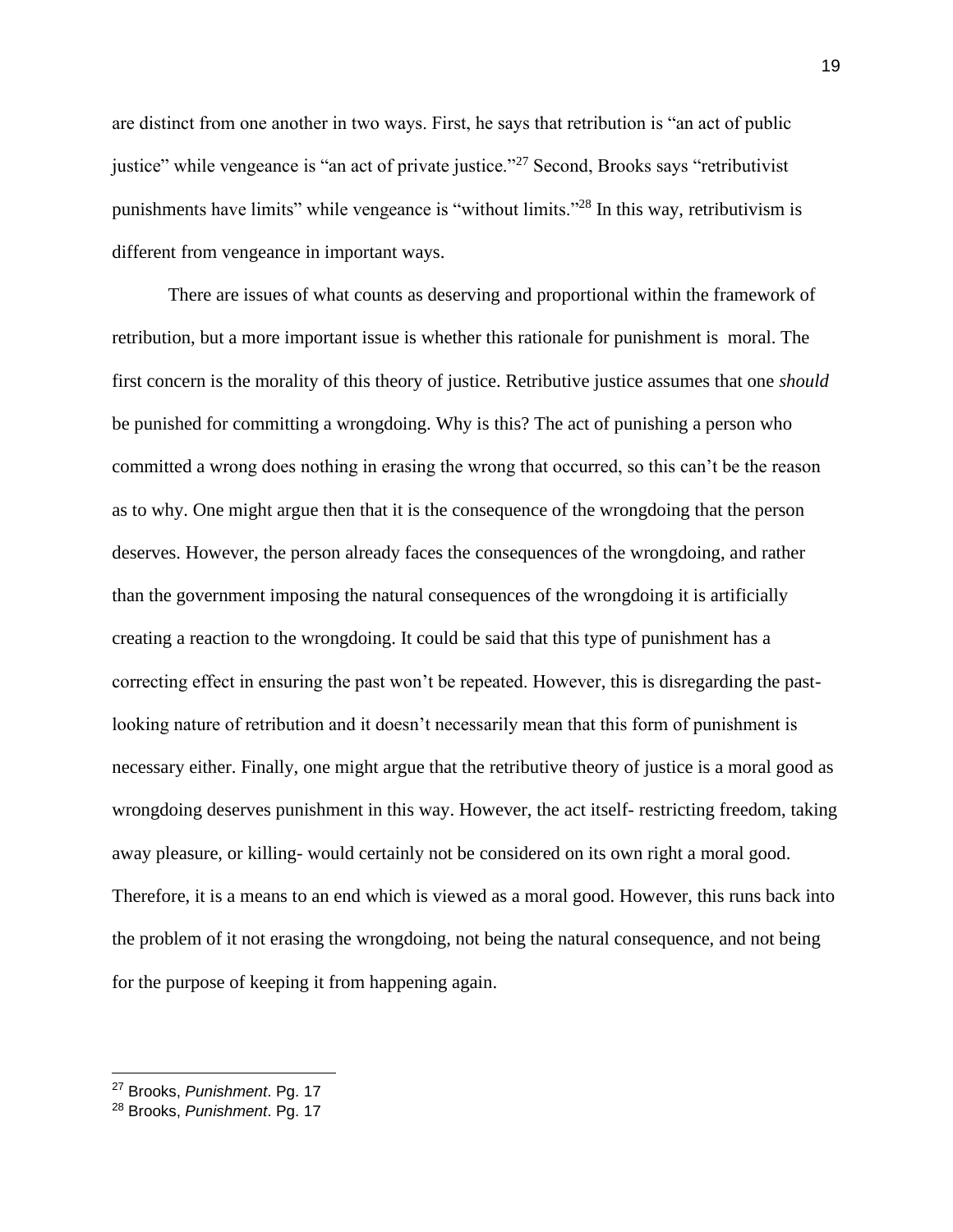Therefore, retributive justice has moral concerns in whether this is how we should model the criminal justice system. Another concern for retributive justice is how well it works pragmatically speaking. There is a lack of evidence supporting the argument that retribution alleviates crime in a society, and the current criminal justice system in the United States could be viewed as a form of retributive justice, thus again showing the success of this form of justice to be questionable at best.

#### *Deterrence*

Another theory of justice to consider is deterrence. Contrary to retributive justice, deterrence is forward-looking in its concern with crime. Brooks says that deterrence is concerned with "its ability to make crime less frequent, if not end."<sup>29</sup> The argument for deterrence is along the lines that the goal is to avoid and discourage future crime by decentivizing crime through threatening pain on the wrongdoer. This theory of justice uses deterrence as a means to an end, which is the reduction of crime. This is what justifies punishment according to this theory. Problems arise in relation to deterrence on the basis of moral and pragmatic grounds, as with retributive justice. First, there are moral concerns with deterrence. If reducing crime is what morally justifies this theory of punishment, then theoretically one could be punished in any way the criminal justice system would see fit to best deter future crime. For example, the threat of public torture and execution would be a punishment with strong deterrent effects, when working under the assumption of deterrence that potential criminals calculate the costs of the punishment with the rewards of the crime. Therefore, a government would be justified to torture and execute anyone publicly for any crime no matter how small, so long as it reduces the crime of the society.

<sup>29</sup> Brooks, *Punishment*. Pg. 35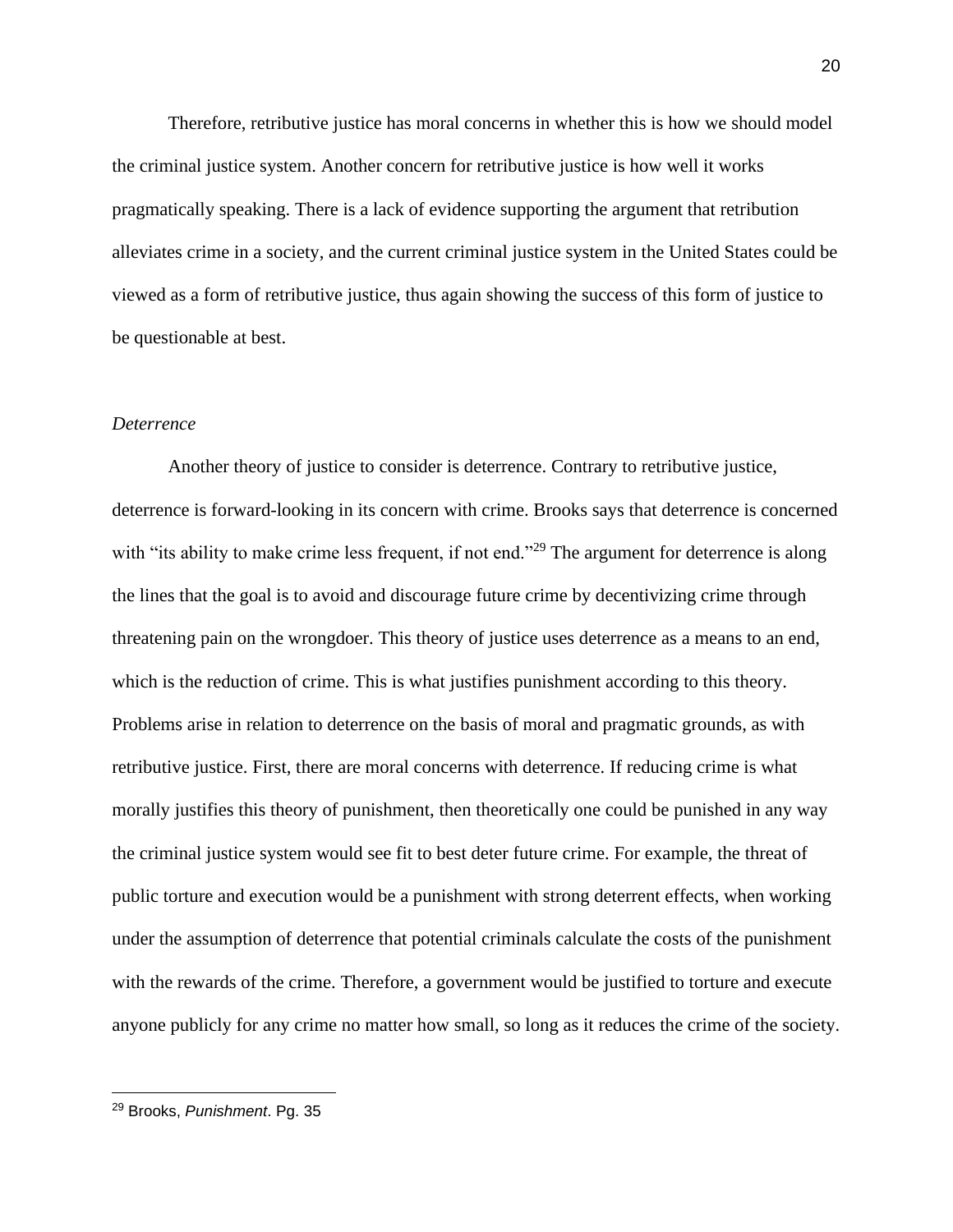Using this logic, the government would then be justified in making jaywalking punishable by torture and execution, so long as it helped reduce jaywalking. It is in this way that the logic of deterrence is both immoral and absurd.

Furthermore, the success of deterrence is unknown at best. Brooks points out, "[T]here is little evidence to suggest that criminals weigh costs and benefits in the way many deterrence models assume. Criminals appear to rely on little more than guesswork about their possible likelihood of arrest and conviction."<sup>30</sup> Deterrence also rests on the incorrect assumption that people know the punishment for what they are considering doing beforehand. Sered affirms this point, stating, "Increasing the length of sentences does not work to motivate change if no one knows that those sentences have changed. As a culture, we simply do not possess that level of knowledge or awareness. Nor do people typically learn about their peers' and neighbors' sentences with enough context to anticipate the consequences of their own actions."<sup>31</sup> This goes counter to the assumption of deterrence that potential criminals calculate the costs and benefits of the crime and the punishment of said crime. Without this assumption, the strength of the deterrence argument is greatly hindered if the cost of punishment is not a strong consideration or even known to the prospective perpetrator when potentially committing a crime. Therefore, the presuppositions of deterrence fail to support the theory, and an analysis of the effectiveness of deterrence is non-verifiable as it is impossible to predict the future and to know what persons of a society would do under different circumstances. Therefore, the theory of deterrence has both moral and pragmatic concerns and may then not be the best in applying to the criminal justice system.

<sup>30</sup> Brooks, *Punishment*. Pg. 46

<sup>31</sup> Sered, *Until We Reckon*. Pg. 61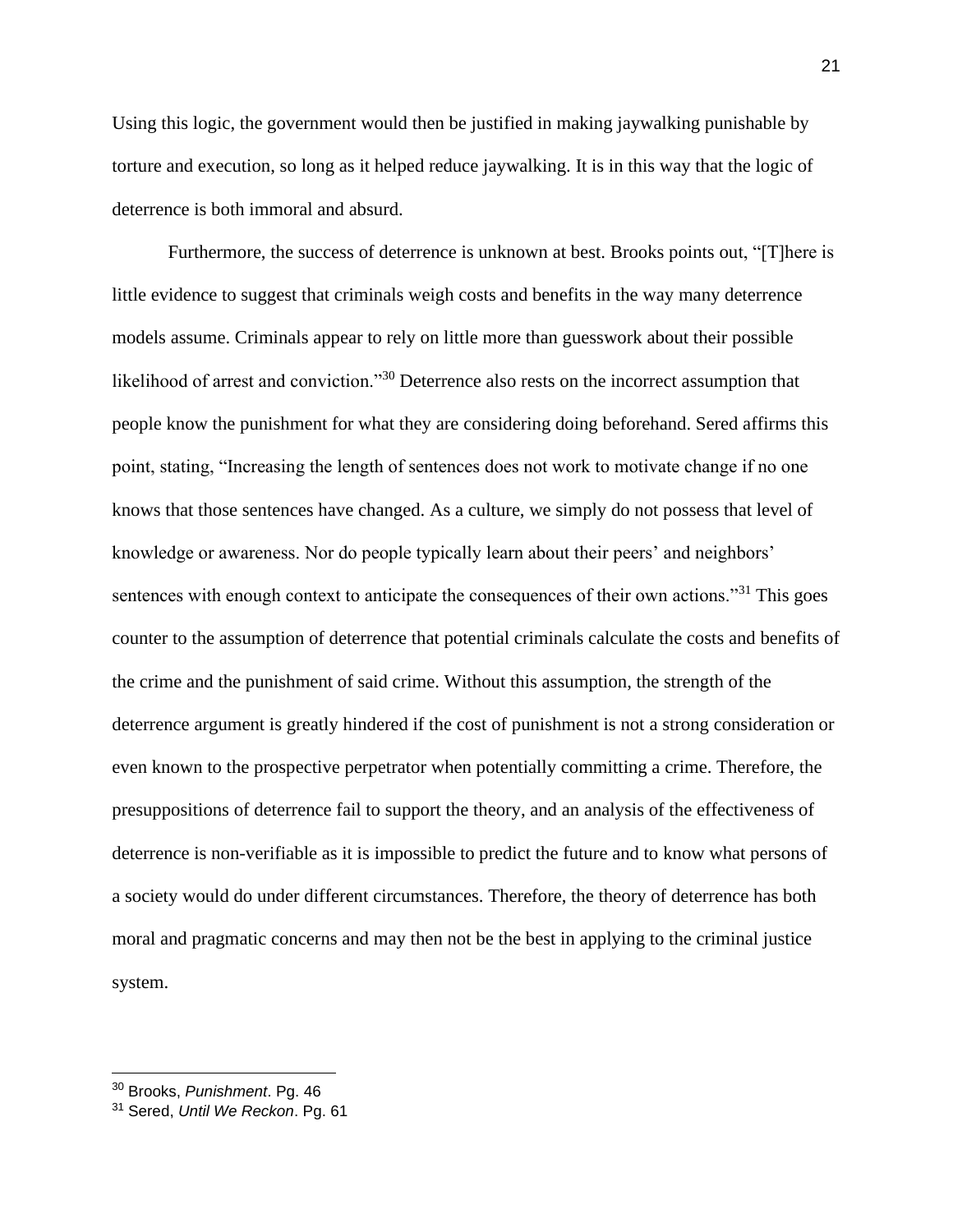### *Rehabilitation*

The third theory of punishment discussed by Brooks is rehabilitation. This form of justice holds that "punishment should aim at the reformation of offenders and assist their transition from criminal to law abiding citizen. Rehabilitation is successful where criminals come to reject crime out of choice ."<sup>32</sup> This theory of justice then would not focus on punishing the criminal out of retribution, nor due to deterrent effects, but to change the wrongdoer by treating them as if they have a criminal illness needed to be cured. This could come by therapeutic means, and would allow for a more moral treatment of the wrongdoer. A rehabilitative form of justice would be to treat the offender with human dignity, charity, and the opportunity for redemption in starting a new and better life. It is in this way that this form of justice provides a stronger moral basis in solving the problems of the current criminal justice system.

Furthermore, this form of criminal justice provides multiple pragmatic advantages. First, it helps former criminals acclimate back into society in a way that benefits everyone more compared to other forms of punishment. As Brooks says, "Studies have found that reconvictions may be reduced by 5-10 percent through a targeted rehabilitative treatment programme. Rehabilitation programmes have the potential to be roughly twice as effective as deterrence."33 From a strictly efficiency standpoint, rehabilitation appears to be more successful than other forms of punishment in stopping crime.

#### *Restorative Justice*

Finally, the fourth theory of justice Brooks discusses is restorative punishment. Restorative punishment is defined by Brooks as aiming at "the 'restoration' of offenders,

<sup>32</sup> Brooks, *Punishment*. Pg. 51

<sup>33</sup> Brooks, *Punishment*. Pg. 59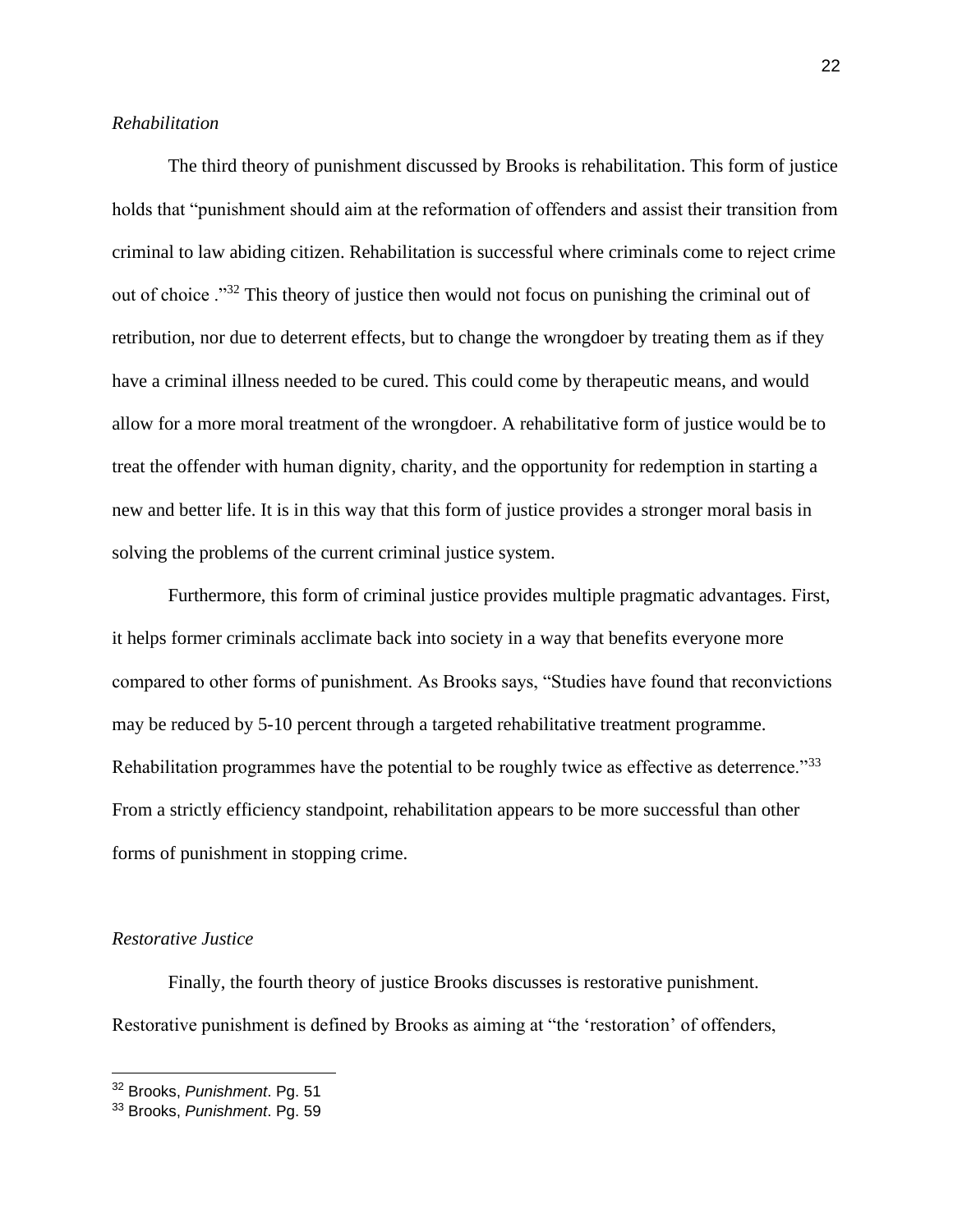victims, and the wider community."<sup>34</sup> This essentially means that restorative punishment is a form of justice which focuses on building better relations amongst all parties affected by the crime. This occurs through restorative conferences in which the community comes together, with the victims and the offenders, in which all consent to having a greater dialogue of the issue at hand. Certain conditions are decided by the conference for the requirements of the offenders to be 'restored' in the community. It is mediated, the offenders have representation, and a contract is made from the conditions decided.

This theory of punishment has many advantages. One moral advantage is that restorative theory allows for greater involvement by those actually impacted by the criminal act. This allows for those with the greatest right in seeking justice to play a large role in the process of achieving justice. Another advantage is that the flexibility of the theory allows for a greater consideration of the moral context of the situation. Certainly, the person who steals for a starving family versus the one who steals from a starving family are both criminals, yet in different circumstances, and these different circumstances should be acknowledged, as restorative punishment allows for.

There are also many pragmatic advantages. Brooks says that "Restorative contracts are agreed on in about 98 per cent of restorative conferences."<sup>35</sup> This shows the success of this informal version of community justice. Furthermore, this allows both parties to engage with each other in a productive manner, it allows for the community to set conditions for the offenses taken place within the community, and it allows for a level of flexibility not seen in a formal court of law. Brooks goes on to say "Restorative justice has been highly promising in the limited contexts in which it has been employed… The restorative justice approach leads to roughly 25 per cent less reoffending than alternatives. Restorative justice is more effective and at significantly less

<sup>34</sup> Brooks, *Punishment*. Pg. 64

<sup>35</sup> Brooks, Thom. *Punishment*. New York, NY: Routledge, 2016. Pg. 66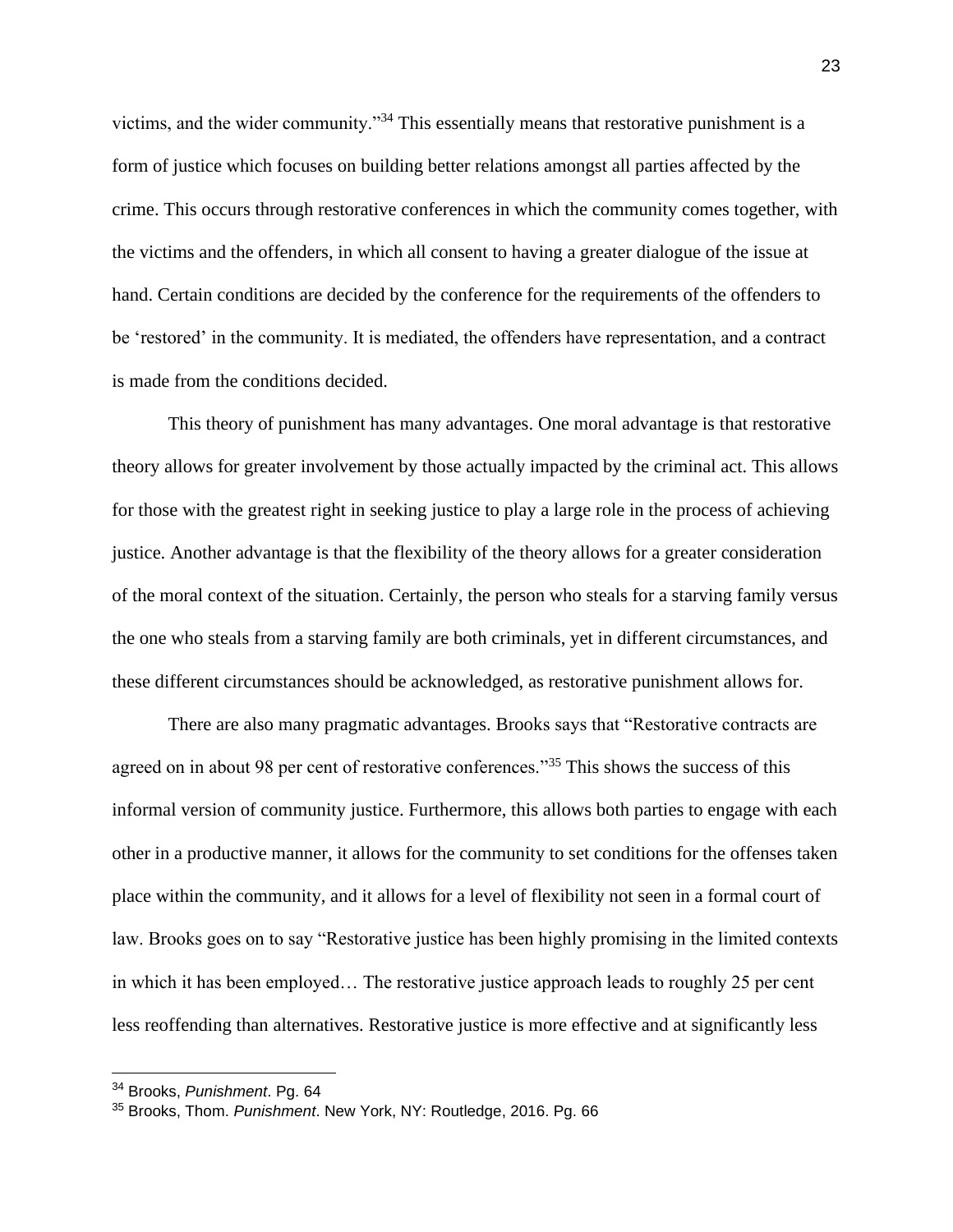cost."<sup>36</sup> Therefore, not only does restorative justice have the advantages mentioned above regarding flexibility and the participation of the community, victims, and offenders, but it also is more effective than traditional alternatives at a lower cost.

Therefore, building from Brooks provides a greater understanding of the four broad approaches to theories of punishment. It also provides a basis from which to critically examine each theory of punishment. The conclusion from this is that the retributive and deterrence theories of justice lack moral and pragmatic grounds on which to base the criminal justice system, while rehabilitative and restorative theories of justice provide promising approaches to criminal justice which may be applied in the formulation of how we should handle criminal acts and criminal actors.

#### **V. New Ethical Theory**

Having critiqued the current criminal justice system, showing the need for a new moral foundation from which we can rebuild a new system, and having evaluated the most prevalent theories of justice, how do we move forward? In light of the intimate connection between morality and the law, it appears necessary that the answer to how we should reconceptualize the American criminal justice system is through an ethical theory that can then be used to reconsider the theories of justice discussed above, and apply to the law in a compelling way. In light of this, I will argue that I have developed such a theory that succeeds in alleviating the problems of the current criminal justice system in a way that rethinks the system into a more just construction.

*Good/Right and Bad/Wrong Distinction*

<sup>36</sup> Brooks, Thom. *Punishment*. New York, NY: Routledge, 2016. Pg. 83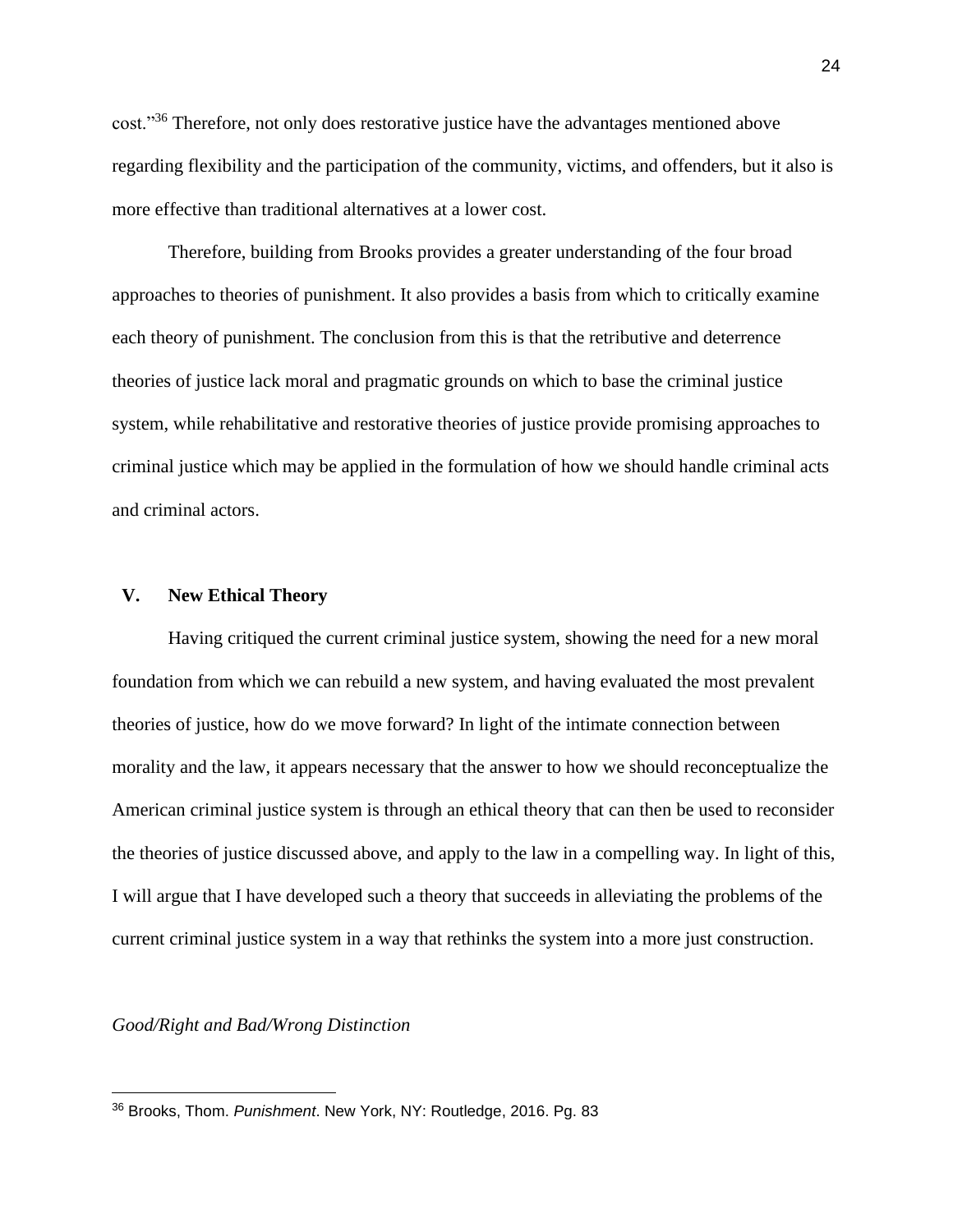Before attempting to unpack my ethical theory, it may be useful to first present some of the semantics that are important for understanding the theory. It is often a tendency to deem people good when they do things that are right, and bad when they do things that are wrong. Good/right and bad/wrong are often used interchangeably in regular conversation. However, there is an important distinction between them. Simply put, good and bad are descriptive of the moral character of a person while right and wrong are descriptive of the moral action. Moral character is attributing moral soundness to the *person*, while moral action is attributing moral soundness to the *act*. This is important as the character of the person, and the individual choices one makes, are two separate entities deserving of separate moral considerations.

It may seem that this distinction is not needed as they affect one another. The moral character of a person tends to produce certain kinds of moral actions and the cumulative moral actions of a person may offer glimpses or reasonable assumptions of the moral character of the person. However, while they are tied to one another in these ways, they should remain analytically separate and distinct from one another. One reason is that if they were the same, then a single moral act would reveal the character of the person, and a change in moral acts would constitute a change in the character of the person. This seems implausible and unlikely at best. Furthermore, to have influence on each other in the way that they do, they must be distinct. If they were the same thing they would reflect each other in a one-to-one ratio rather than influence one another. In this way, one can see how they act as two distinct things tied together rather than one thing casting different shadows.

#### *Moral Character and Moral Essence*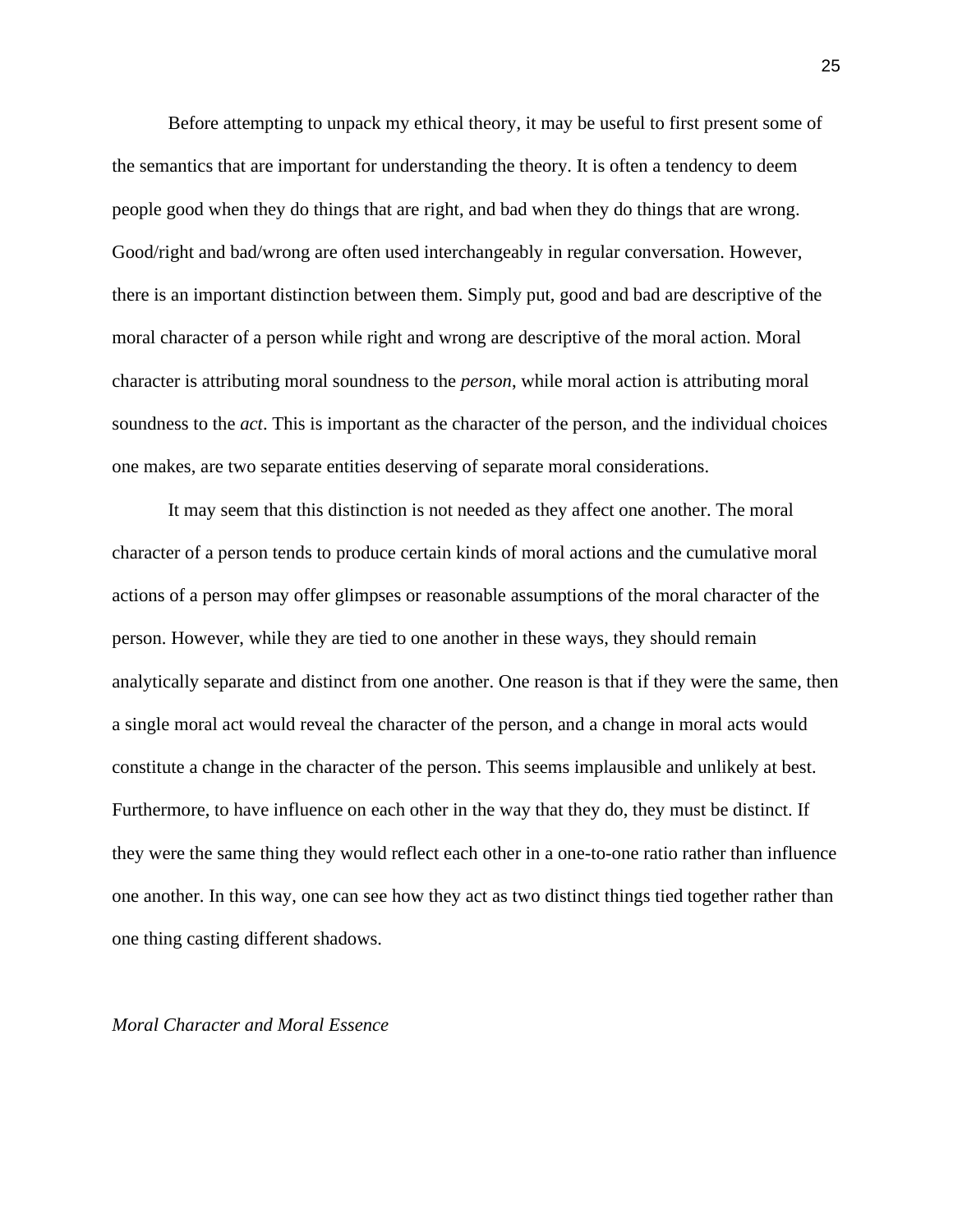Given this distinction, how are we to judge character and actions differently? For moral character, it resides in the *intentions/motivations and principles* of the person when they make choices. This is because choice is the vessel through which we espouse morality as moral agents. No other way can we actualize our morals into the world. So then what is our influence on choice as persons? Choice is influenced by context, which we don't control, and the motivation of the choice-maker, which we do control. Furthermore, the intentions or motivations of a person are driven by the moral principles we hold. This is what motivates us, for we hold certain principles that we deem good. Some hold liberty as the good, others equality. Whatever it may be, our intentions are driven by the principles we hold as good. Therefore, the way in which we can judge the moral character of a person is through their intentions or motivations from the principles they hold.

The principled motivation that a person holds, which serves to judge moral character, I refer to as *Moral Essence*. We all hold principles or moral rules that help us guide our conduct and actions in the world. These moral principles or rules are commonly seen as virtues like compassion, courage, equality, and liberty. However, these only go so far until they are restricted by some other deeper moral rule or principle. For example, liberty is good *up to a point.* For we would not let someone murder someone else in the name of liberty. Therefore, in the minds of most there is some moral principle that reigns supreme over that of liberty. If we take the same steps with other principles we hold, we will find the same result. This leads all the way until there is one core commonality between our core values that stands as the supreme principle from which we live by, our moral essence. This is what guides our intentions and motivations. When reaching our moral essence, context does not matter for this value. For context changes our actions because it pits principles we hold against each other, with our moral essence leading how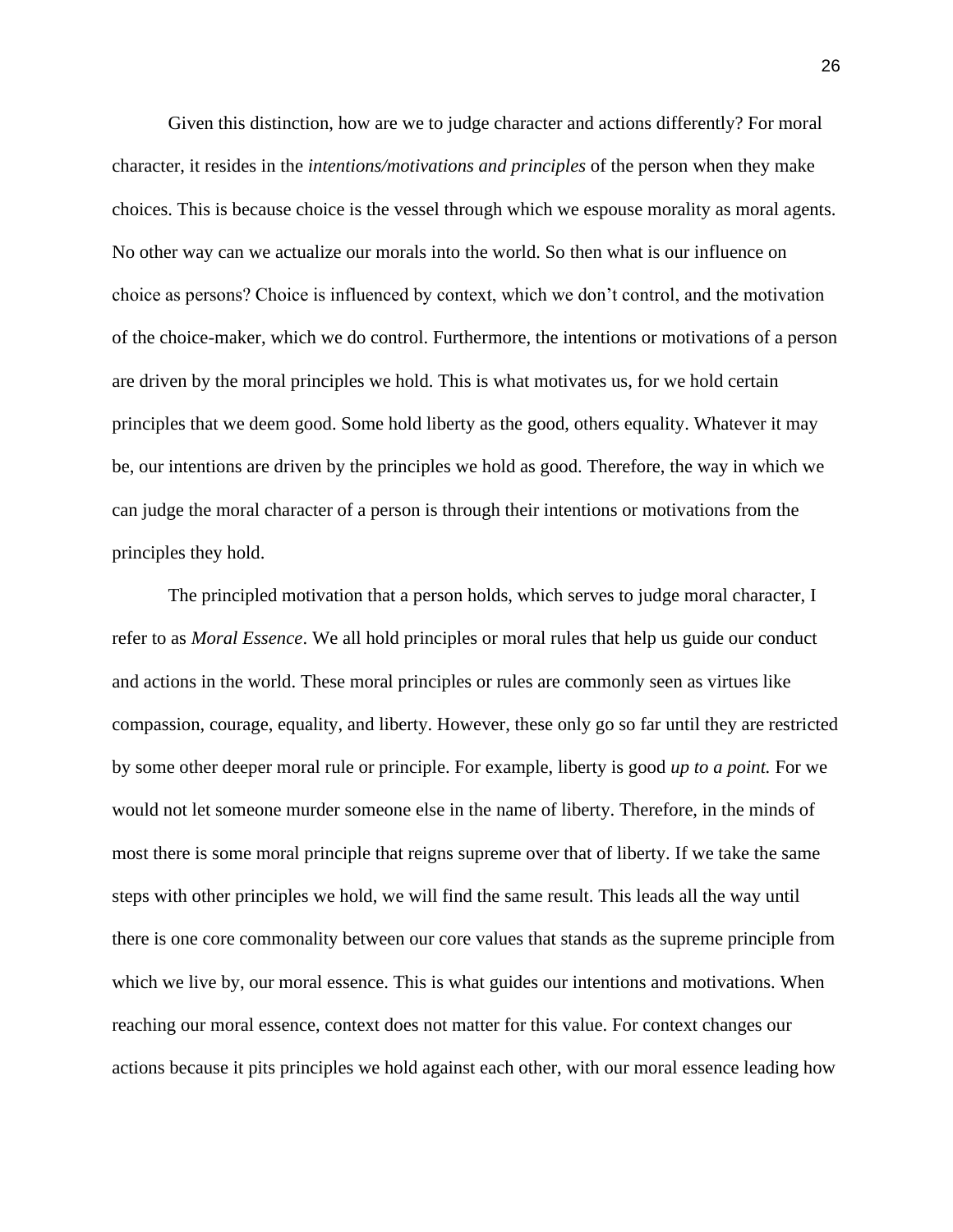we should react to the context. We break compassion or courage, for example, in certain contexts because they in those contexts brush up against other moral principles which serves our moral essence better than the principle being broken. In other words, people break moral principles when they no longer serve the purpose of helping lead towards the moral essence we hold.

#### *Moral Action and Context*

How do people judge moral acts? An act is the actualization of a choice within a context resulting in a set of consequences. A moral act originates from certain principles held in one's intention, thus it is a principled action. It is also influenced by, and influences, contextual factors. So a moral act is a principled action chosen and performed within a set of circumstances. Why do we act on these principles, and why are they altered based on the circumstances? Here we see that the reason is to influence the future, or rather it is for a certain desired outcome. Therefore, a moral act ought to be judged by looking at the consequences that followed from the act itself.

How then do we judge the consequences of moral action? The answer to this is twofold. First, we must consider the specific consequence of the moral act that occurs in relation to its impact on individuals' abilities to follow their moral essences without conflicting with one another. This is because actions influence the context in which people find themselves in. Furthermore, the context surrounding a person either adds or alleviates tension and conflict between different moral essences held amongst individuals. Therefore, if the goal of morality is to hold a non-conflicting moral essence and to develop a society in which the moral essences of individuals don't conflict, then the consequences of an action should be judged by the alleviation or creation of tension or conflict between moral essences.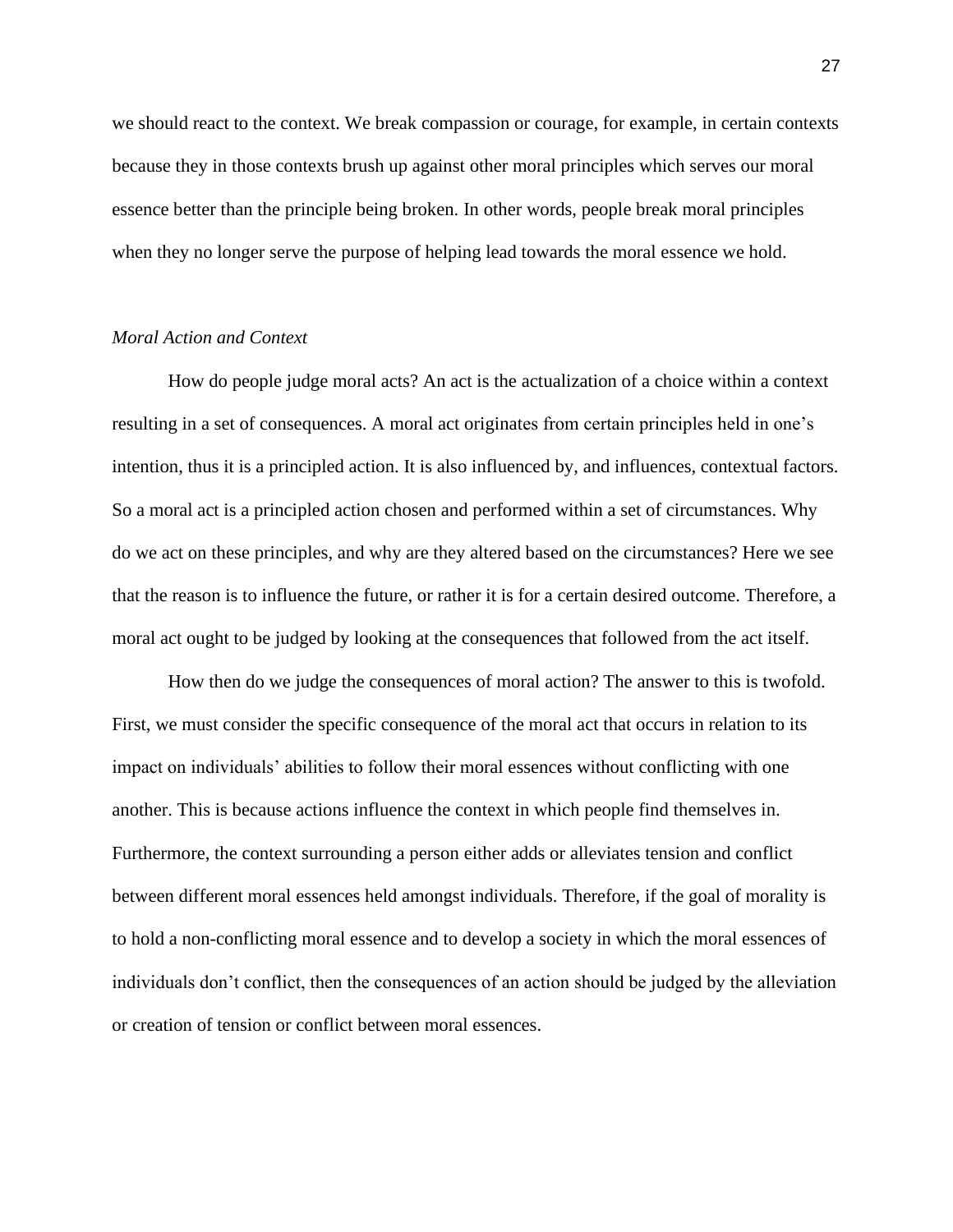The second way in which we should judge moral acts is based on the context from which the act occurs. As discussed earlier, a moral act is dependent on both the intention of the person and the context the act is found in. Therefore, the context must be considered in how it may have limited the choices available, which principles it may have placed against one another, and the effect the context has had and still has on the psychological make-up of the person committing the moral act. The context allows us to view moral acts in a way that goes beyond the individual by allowing us to judge the moral act in a way that reflects the greater moral makeup of the society as a whole. Therefore, judging a moral act comes from evaluating the impact of its consequences on relations between different moral essences, and focusing on the context in which the act was made and how this influenced it.

#### *Theory in Practice*

What then do we do with this? First, we must ask ourselves what our moral essence is. Then we must ask ourselves what our moral essence ought to be.<sup>37</sup> If we can make it past that, then we must ask ourselves how we can change the context we find ourselves in to better fit our moral essence with that of others. If we cannot agree on what the moral essence ought to be, then we must change the world's contexts to alleviate conflict between differing moral essences as best we can. For example, liberty and compassion may be two opposing moral essences but they need not be in conflict if we could fix the contexts that create the conflict to start. We must also consider the goodness of our moral essence in regards to its applicability in the world. Our moral

 $37$  For the purposes of this paper, I won't discuss further the moral answers which this ethical theory gives. Rather, developing the ethical framework which the theory proposes is enough for the purposes of using it as a guide for a reconstruction of the current criminal justice system. In brief, the answer to the question posed in the text, offered by the ethical theory developed here, is the principle of *charity*. For further development of this idea, see C.S. Lewis's *Mere Christianity*, Book III (the chapter on Charity).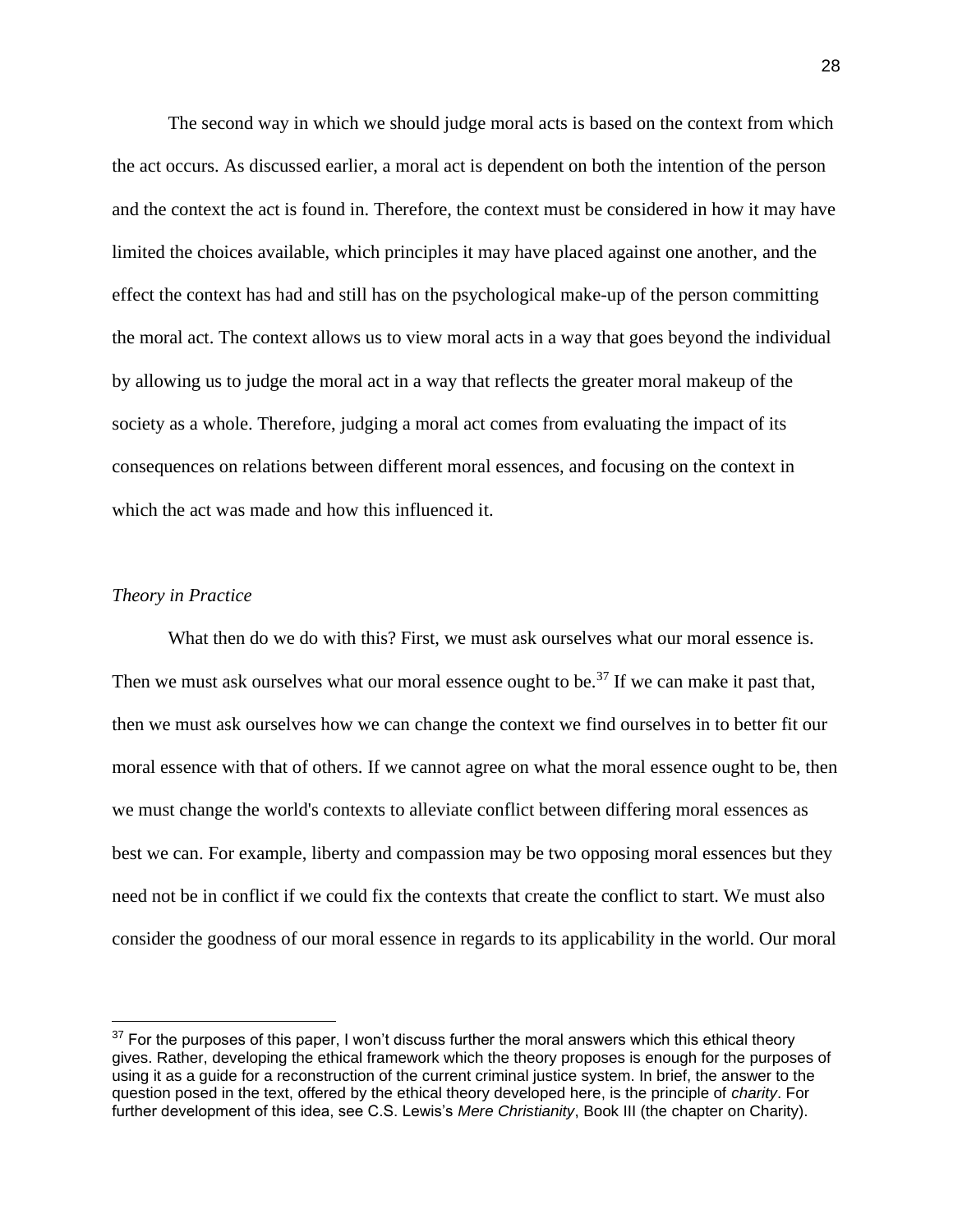essence must be one that all could successfully hold without it leading to conflict with others. What I mean by this may be revealed easier by example. Take someone who has the moral essence of "hedonistic pleasure for me." Now, if he were to consider this moral essence and its rightness, he would see that it fails the test of being possible to be good. For if all held this moral essence then there would assuredly be conflict amongst people in their following of this core principle.

After we have stripped ourselves of those contradictory moral essences, we must see what remains. Ask yourself then, how does context alleviate or create any potential conflict between different moral essences. In answering this, you are judging which acts are right to do and which are wrong. Understanding moral acts in this way allows for one to not only determine how to conduct oneself in their actions, but allows for one to determine the rightness or wrongness of the acts of others. Therefore, in practice, the moral character of a person should be judged by their moral essence, seen through the principle which drives their motivations, while the moral action of a person should be judged by the influence it has on context as well as the influence context has on it.

#### *Internal and External Morality*

Another way of looking at the right/wrong and good/bad distinction and the separate considerations of the moral essence and context is to distinguish between *internal morality* and *external morality*. The internal morality is the morality that is involved with self; with no concern of the facts of the external world, what should you do? This is the question for internal morality, and the answer one gives is their moral essence. However, we are social creatures and live in a society that goes beyond our internal selves. Thus, there is another level of morality that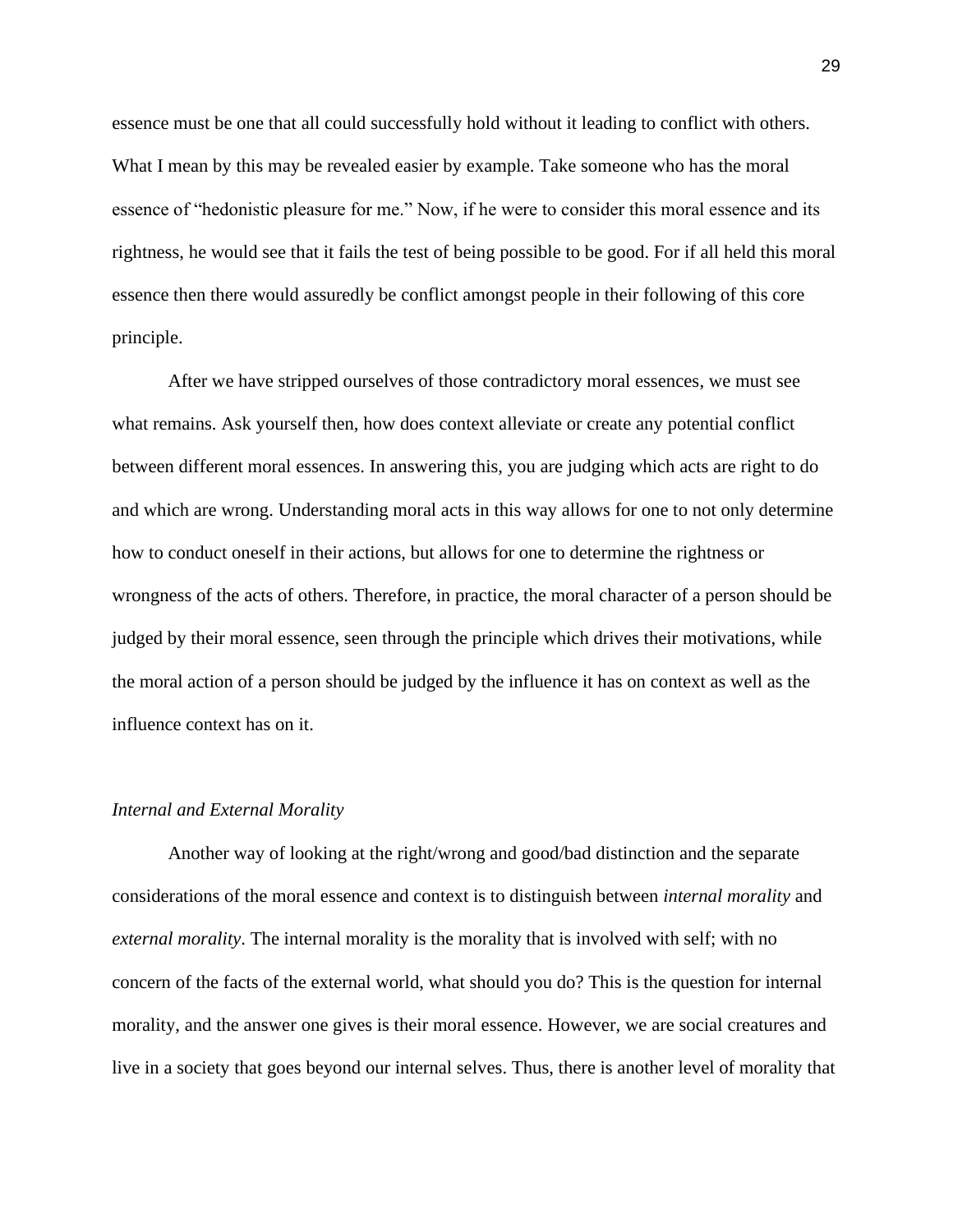is external to us by being between people in relations and, more generally, by being concerned with a societal view of morality. Considering morality in this way, external to us and found in societal relations, and asking the question of the influence of societal relations on individual acts and how these relations should best be constructed, or as it has been described here as context, are the considerations of external morality. Therefore, a simplified way of describing the two facets to this theory is the idea of considering both the internal morality and the external morality that impact the moral acts of individuals.<sup>38</sup>

#### **VI. Application of the Theory to the Law**

Now that I have argued for this new theory of ethics, how does this fit within the question of the criminal justice system? I will attempt to show how my theory of ethics succeeds in its application to the system, developing a construction of the law which alleviates the critiques previously posed and opens opportunities to developing a more just society. If the criminal holds a moral essence deemed bad, then a deep change within the individual is required. Evaluating the different theories of justice by Brooks shows that the most promising way to change convicts away from a life of crime is through rehabilitation. Furthermore, rehabilitation can be seen as "curing an illness" within the disposition of the criminal, placing rehabilitation firmly within the realm of the moral essence or internal morality. If it is not a bad act but just a wrong one, then it requires a focus on changing the context. This requires restorative justice rather than current forms of punishment. For restorative justice is shown by Brooks to be more effective in restoring

 $38$  Another reason for making such a distinction within moral philosophy is the suggestion that this distinction between internal and external morality may be representative of separate ethical disciplines or concerns. For example, it could be said that internal morality is the subject matter of religion (in the broader sense of the word) while external morality is the subject matter of government. While these are distinct disciplines, there is much historical and theoretical overlap. Conceptualizing morality in this way might then be a theoretical framework which can be used in better understanding the relationship between these two distinct but overlapping disciplines.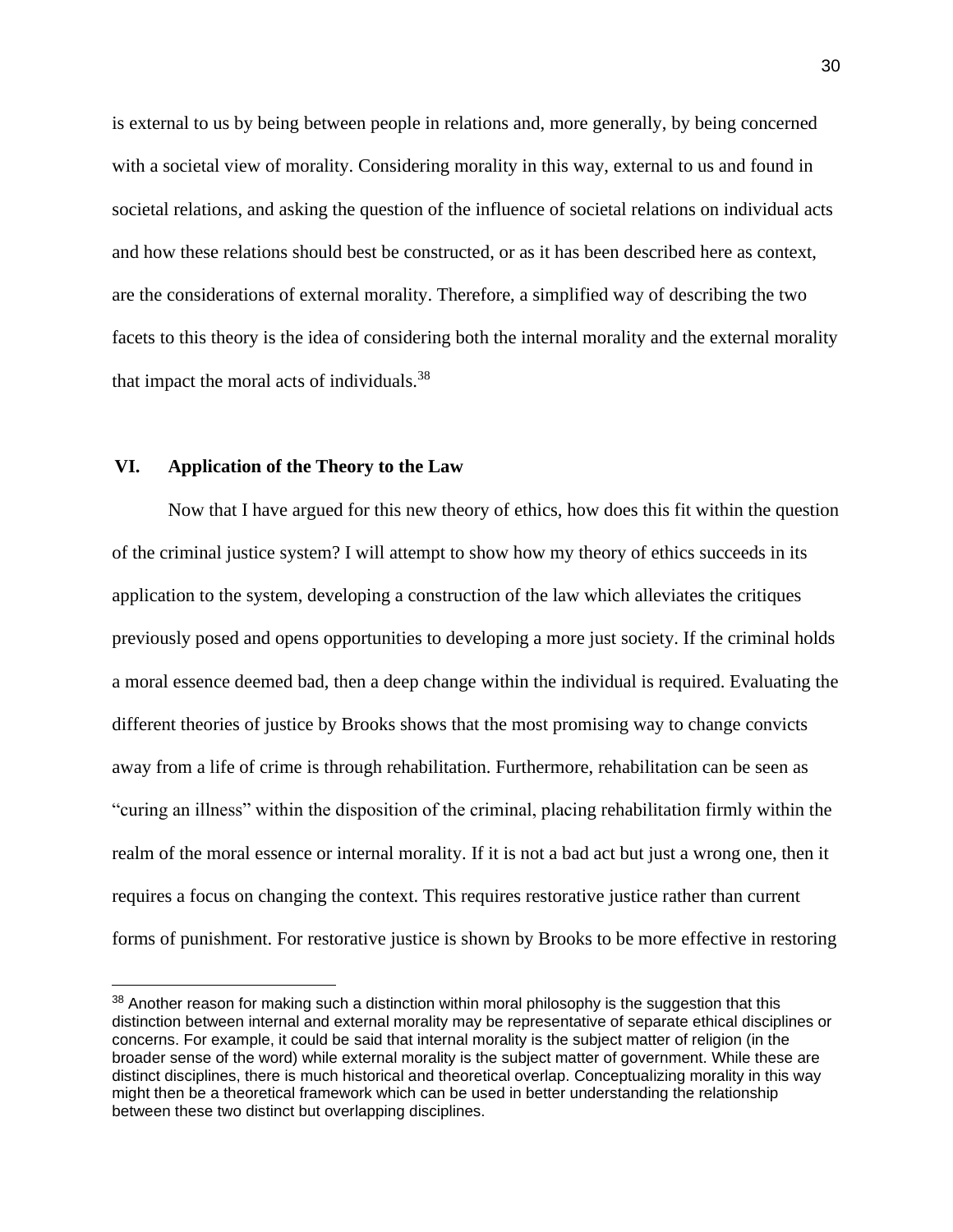the social relations within a community, and restoration focuses on the relations between perpetrator and community/victim, placing it within the idea of moral action or external morality. The focus on rehabilitative and restorative justice takes away the current aspects of punishment from law and puts the focus on helping the individual and their social relations.

Thus, when considering the moral system described above in relation to the criminal justice system, the vital question becomes whether the guilty party committed the crime due to external or internal factors. In other words, was the crime committed in response to external circumstances, such as stealing food due to one's impoverished circumstances, circumstances they have no control over, or was the crime committed due to a bad moral essence within the individual? This is no easy question to answer, but from taking a holistic approach to investigating crime, we may hope, and be justified in, distinguishing the two on the basis of circumstances, past actions, and evaluation of the individual. Applying the moral theory above entails an investigation that considers these three facets, from which one may be justified in making a ruling of whether the crime is due to internal or external moral factors. After this question is answered, the theory may be further applied in how we should respond to the cases of both crime due to internal moral factors and external moral factors.

If the crime is judged to be determined by internal moral factors, then a form of rehabilitative justice is required. This would be the goal of a rehabilitative form of justice, for if the criminal committed the crime out of internal moral factors, or due to one's moral essence, then even if you change the circumstances in which he is in, he will still be inclined to committing the same offenses as before. This type of criminal then requires a change of their moral essence, or as Brooks says a "reformation of offenders." The goal here is to develop a changed moral essence in the individual so that he will "reject crime out of choice."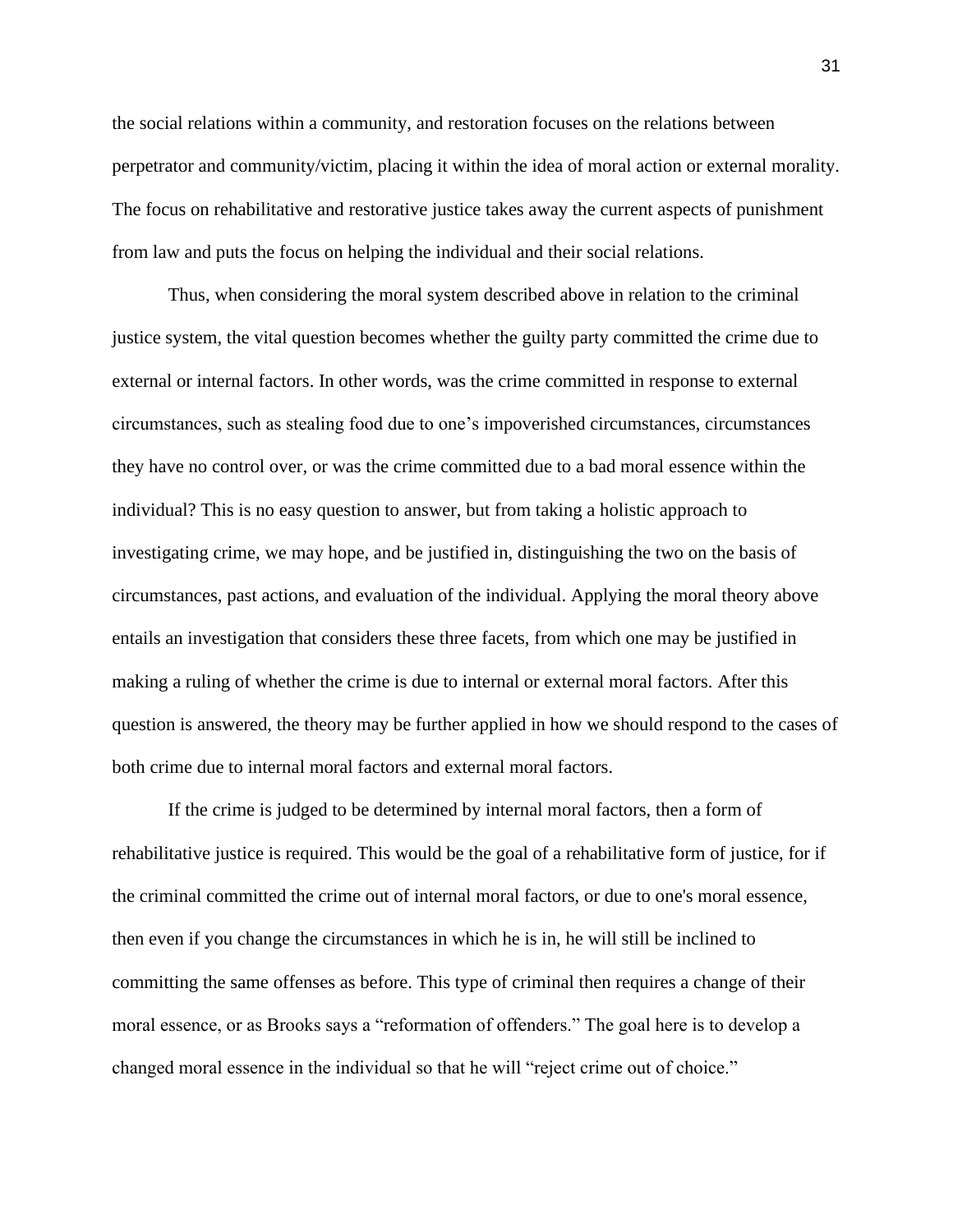The question then becomes how this is implemented. Rehabilitation will require some form of therapy. There may be therapy for substance abuse, mental health issues, or recreational therapy used to bring about the change needed in a criminal's moral essence. This is no easy task, and as such requires not prisons but rather rehabilitation centers. Thus, the abolition of prisons would arise from this view and in its place rehabilitation centers run by professionals who have expertise in therapeutic recovery. Following the approval of the professionals, former criminals will be released once confident that there has been a change in the moral essence, offering another chance in societal life as a show of charity and respect for the individual. Furthermore, allowing them the chance to change their lives will not only allow for them to live in a free society, but will allow for them to help promote that society as a productive citizen. Finally, rehabilitative justice confronts the problems of reconvictions, helping end the issue of repeat offenders by giving them the help they need while also helping end the criminal culture developed in many crime ridden areas in the ways described above.

The next question is how we should handle crimes and criminals which are not due to internal moral factors but rather external moral factors, or in other words the context. Rather than a rehabilitative form of justice this requires a variation of restorative justice. The reason why rehabilitation is not the solution is that if it is the context causing the criminal act, then attempting to change the individual is not justified as it is the context rather than the moral essence which is the root of the crime. Therefore, a restorative form of justice is needed to alleviate the problems of the context which helped create the crime. The reason for this form of justice in the case of crimes with external moral factors is that the context in which the crime is committed is the problem which we should strive to fix. For without the context there, the crime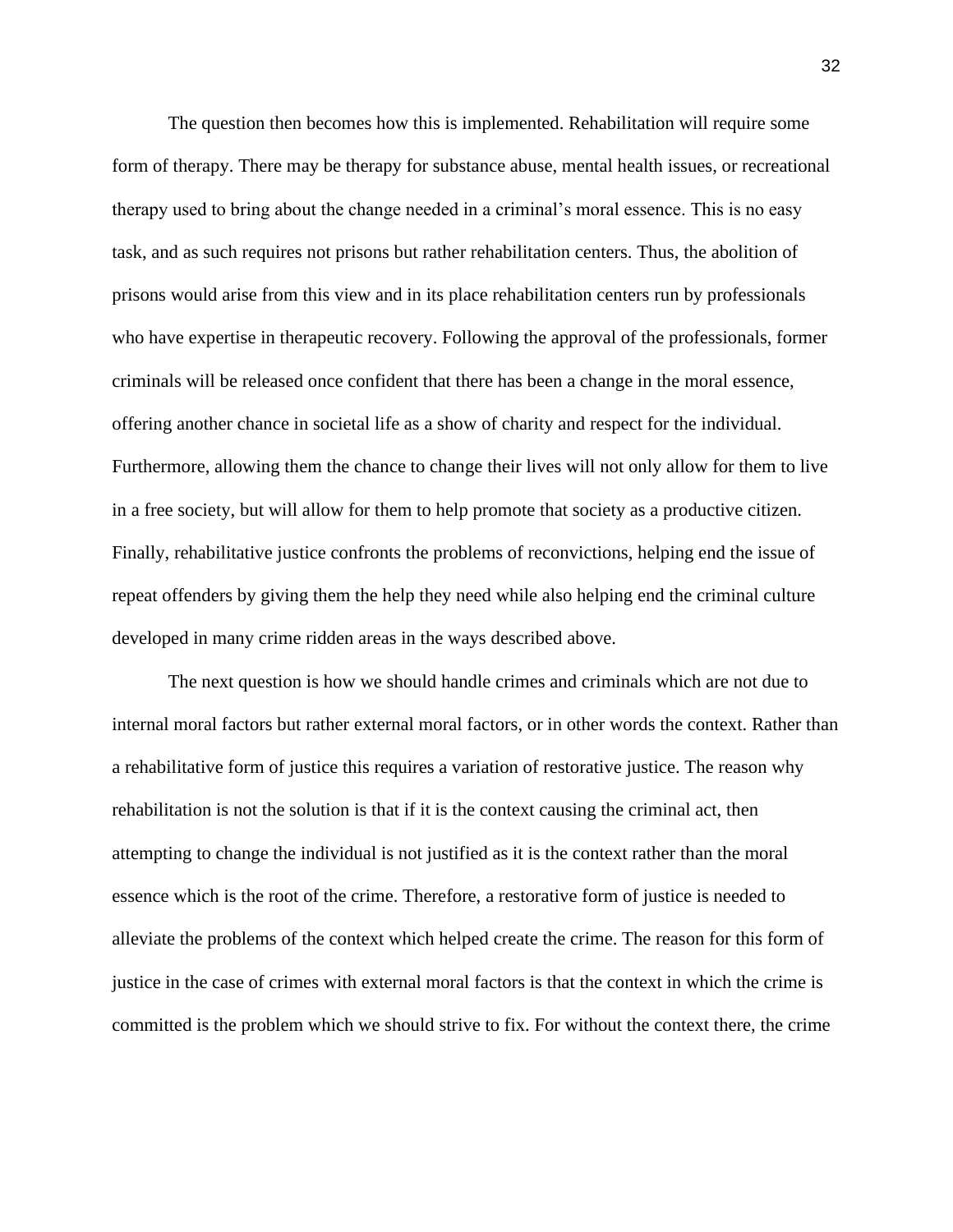doesn't happen, and therefore the crime in this case can be used as a tool of reflection on the part of society to see where there are issues needed to be fixed.

Restorative justice is how context is addressed, as it is the relationships between victims, offenders, families, and the overall community through which context arises. What is it that caused these people to be victims and offenders, and how can this be alleviated? What can be done to renew the relationship between victim and offender? What role do and/or can the families play in this? How does the community impact the greater situation and how should it impact it? All these are questions considered under restorative justice, and from this a community driven approach to justice is taken to ensure that the context from which this crime occured is no longer an issue. This allows for both a rebuilding of the relationships affected from the crime at hand and for preventing future similar crimes from occuring.

One additional feature of this version of restorative justice would be adding a top-down layer to the mostly bottom-up approach of restorative justice. What this means is that not only is this handled through community conferences and contracts, but the context should be used as a reflection of the greater sociological factors at play. A large portion of the impact that context has on crimes comes from the educational and economic systems influencing the community. Therefore, crime can be used to illuminate parts of society in which there are problems at the sociological level, whether they be cultural, economic, educational, or any other form of institution. Adding this feature to the restorative justice system allows for both the illumination of societal problems and a greater impact on the community as a whole.

Therefore, applying my moral theory to criminal justice requires an investigation into whether the crime is due to internal moral factors or external moral factors. If it is internal moral factors, rehabilitative justice is required for a change in the offender's moral essence. If it is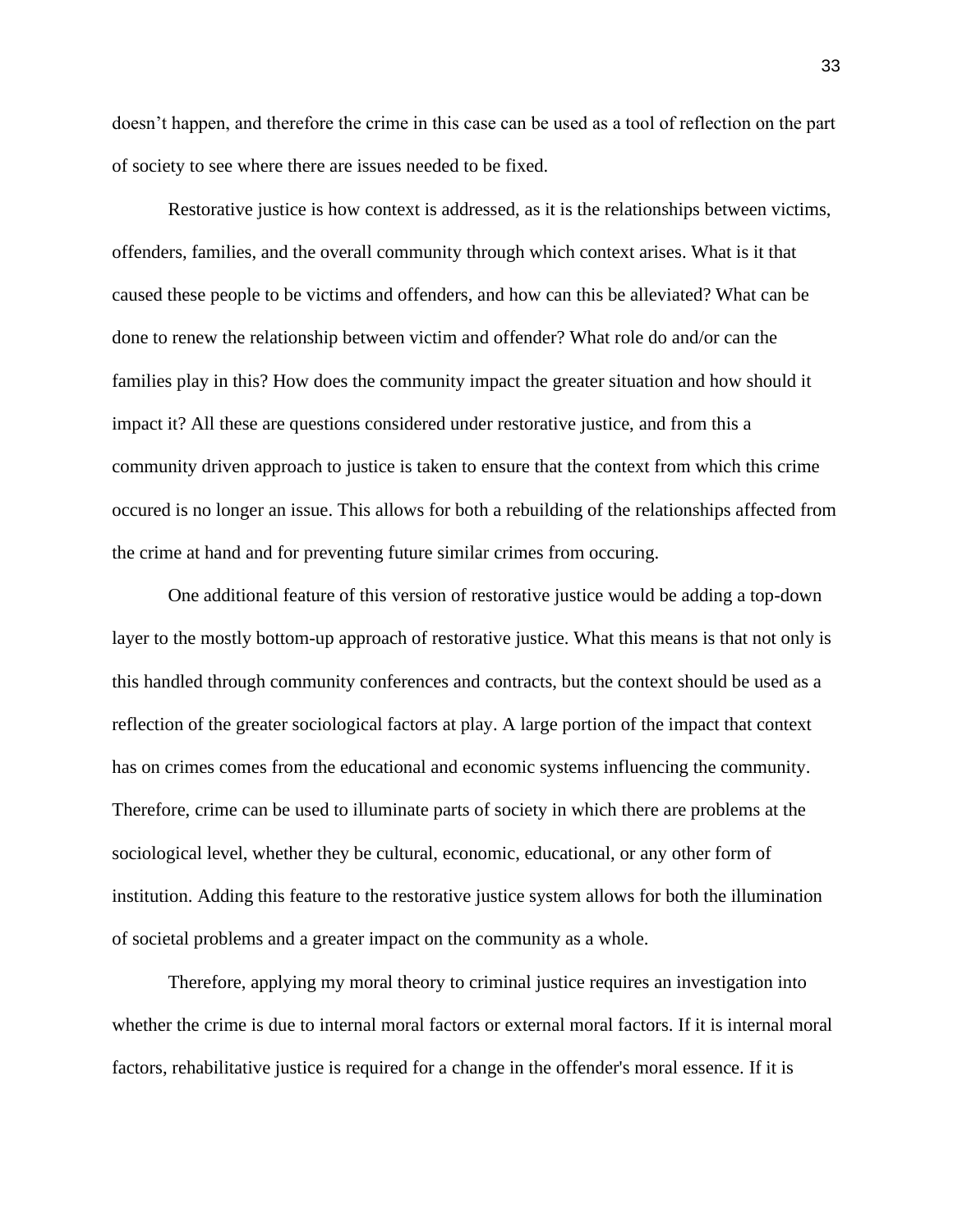external moral factors, restorative justice is required for a change in the context which helped cause the crime. Either way, the need for prisons is alleviated under this model, allowing for the abolitionment of prisons in favor of rehabilitation centers and community contracts in responding to crime on the basis of my ethical theory.

#### **VII. Conclusion**

In conclusion, the contemporary criminal justice system in the United States fails both morally and pragmatically. The law has a normative component that the legal positivist position fails to account for, which can be used in developing a better criminal justice system for the society. Understanding this normative component, and the connection to morality and the law, the current criminal justice system can be critiqued on moral grounds.

Morally, the criminal justice system should treat criminals with human dignity and charity in offering the chance to live a life without crime by helping change the moral character of the person and/or the context in which the criminals find themselves in. The current criminal justice system does not accomplish this. It fails in treating criminals with human dignity and with charity by institutionalizing a system in which criminals are faced with a lack of non-criminal options, are thrown into a crime culture, are not taught how to live otherwise, and are discriminated against when in public society. Thus, the criminal justice system can be critiqued on moral grounds.

Pragmatically, the current criminal justice system is not accomplishing the goals set out by such a system. Whether the primary goal is lessening/ending crime, protecting society, or helping victims, the current system does not serve as the best solution to these goals. These pragmatic critiques serve to further the moral critiques, as the criminal justice system should be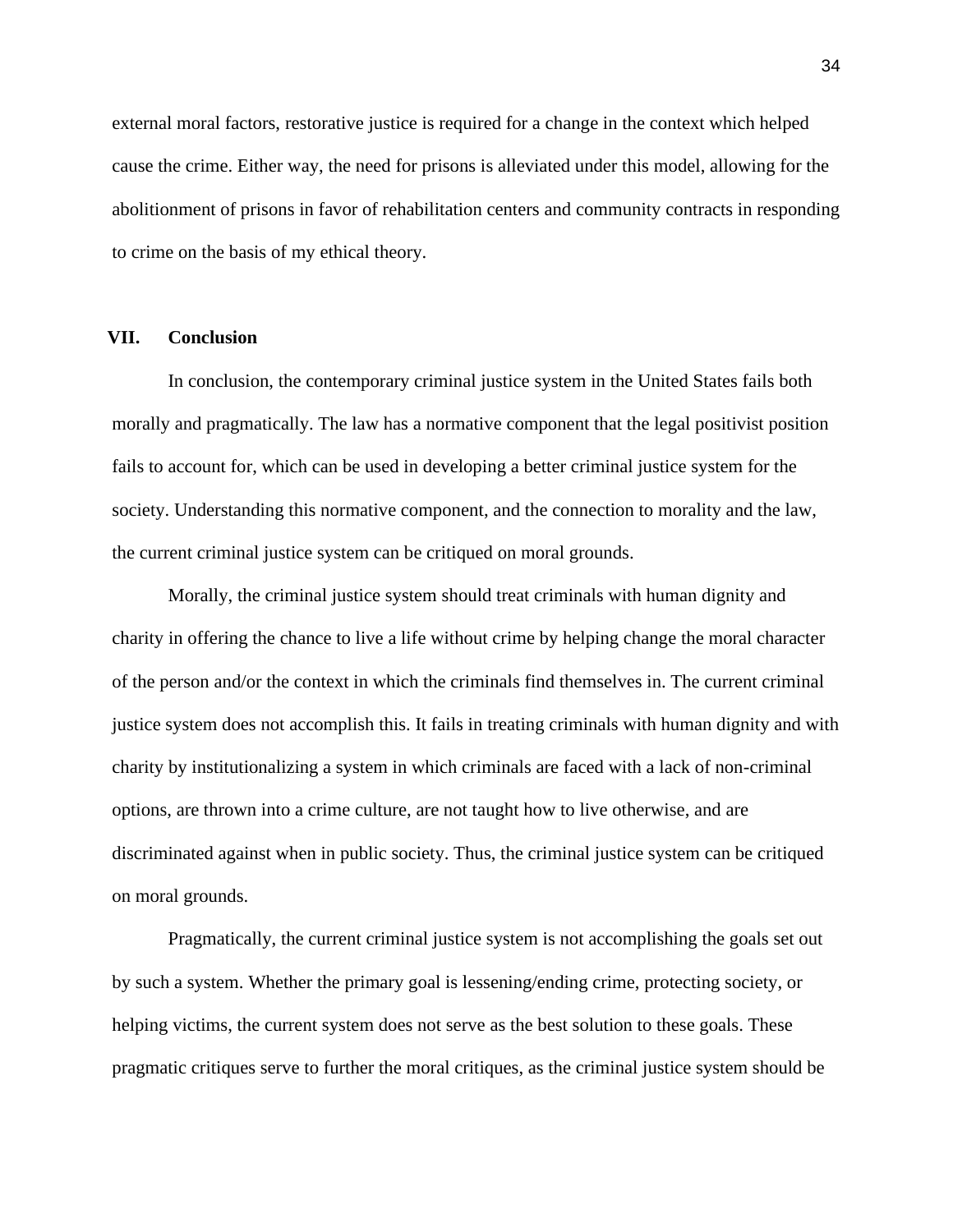set up in a way to best end crime, protect society, and help victims. Therefore, alternative solutions to the way in which the criminal justice system is constructed must be sought.

In connecting morality to the law, finding an alternative construction to the current criminal justice system depends upon the ethical system from which it is based. I argue that this ethical system should be one in which morality is understood to have an internal and external component. The internal component is what I call the moral essence of an individual. The moral essence of an individual is what guides their motivations and should be consistent in application, meaning that all could hold such a moral essence without there being contradiction. The external component is the context in which a moral actor finds themselves in, which influences the action taken in a situation. Taking these two components of morality into account, the moral essence of a person and the context which acts upon the decision of the actions taken by an individual should be taken into account when considering how the criminal justice system should be constructed.

There are four broad theories of justice which were considered in the paper from which to consider how the criminal justice system should be constructed. The first two theories, retributive and deterrent justice, fail in applying a moral and pragmatically successful criminal justice system as they don't take into account the moral considerations of the moral essence and the context and lack data providing positive results in solving the problems faced with the criminal justice system. The other two theories, rehabilitative and restorative justice, show promise in the pragmatic concerns of the criminal justice system, with early studies showing a greater success in solving the issues of protecting society, ending crime, and helping victims. Furthermore, the two theories can be used in application of the moral concerns of the moral essence and the context of an action.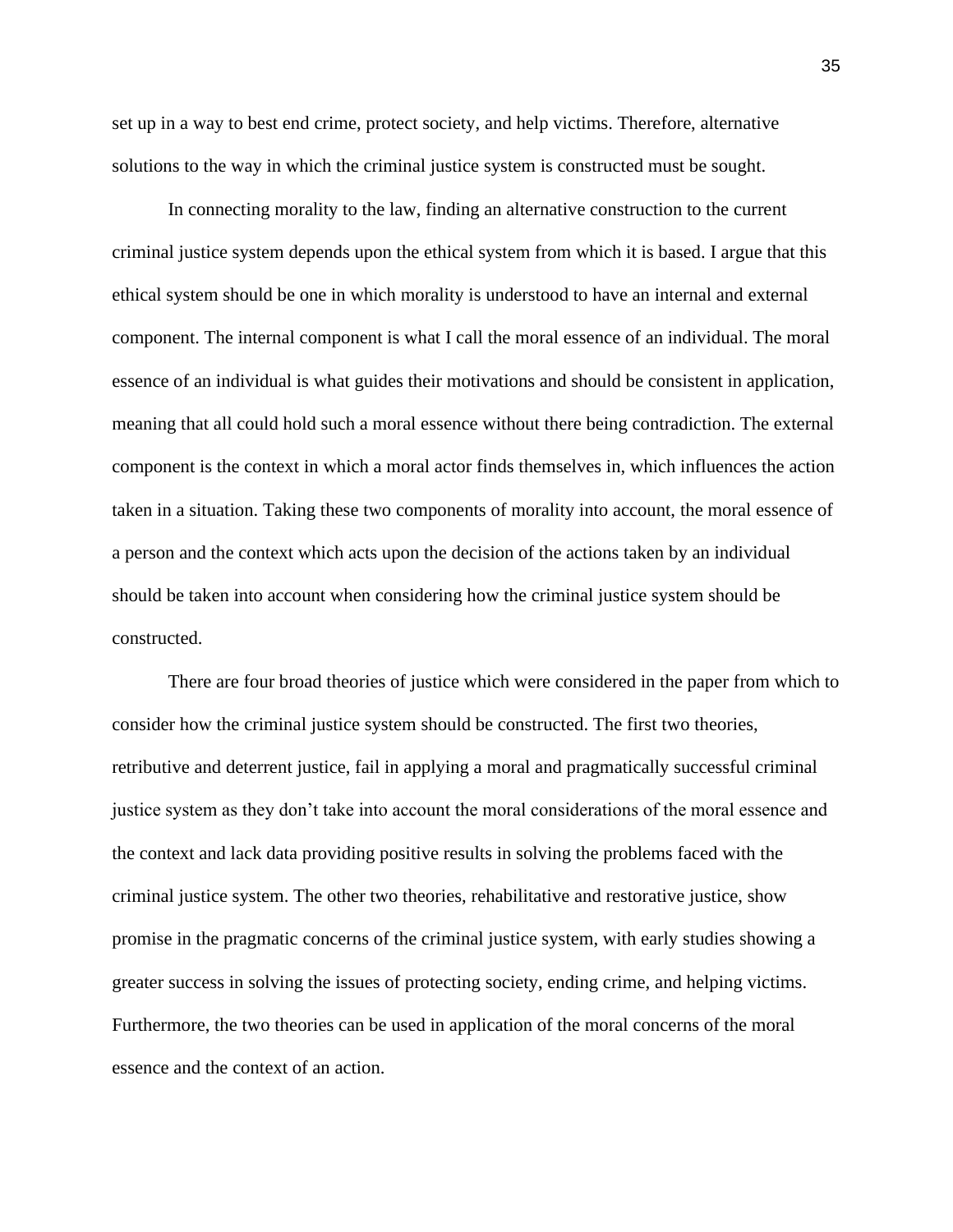The moral essence would be the focus of a rehabilitative form of justice, attempting to change the moral character of the offender so that there is no motivation to repeat a life of crime. The context of a situation which influence criminal activity would be the focus of a restorative form of justice, by having the bottom-up approach of community driven justice, and thus focusing on the contexts between offender and victim and within the community, and by using the crime as a reflection of what the greater society needs to focus on fixing.

Therefore, a more just and successful construction of the criminal justice system is one which focuses on the moral essence of individuals and the context in which criminals are influenced. This can be achieved through rehabilitative justice for crimes caused by a moral essence, and through restorative justice for crimes caused by the context in which individuals find themselves in. If the criminal justice system is constructed in this way, crime will be lessened, the society will be safer, the victims and offenders will be helped, and the criminal justice system will be morally just.

## **Bibliography**